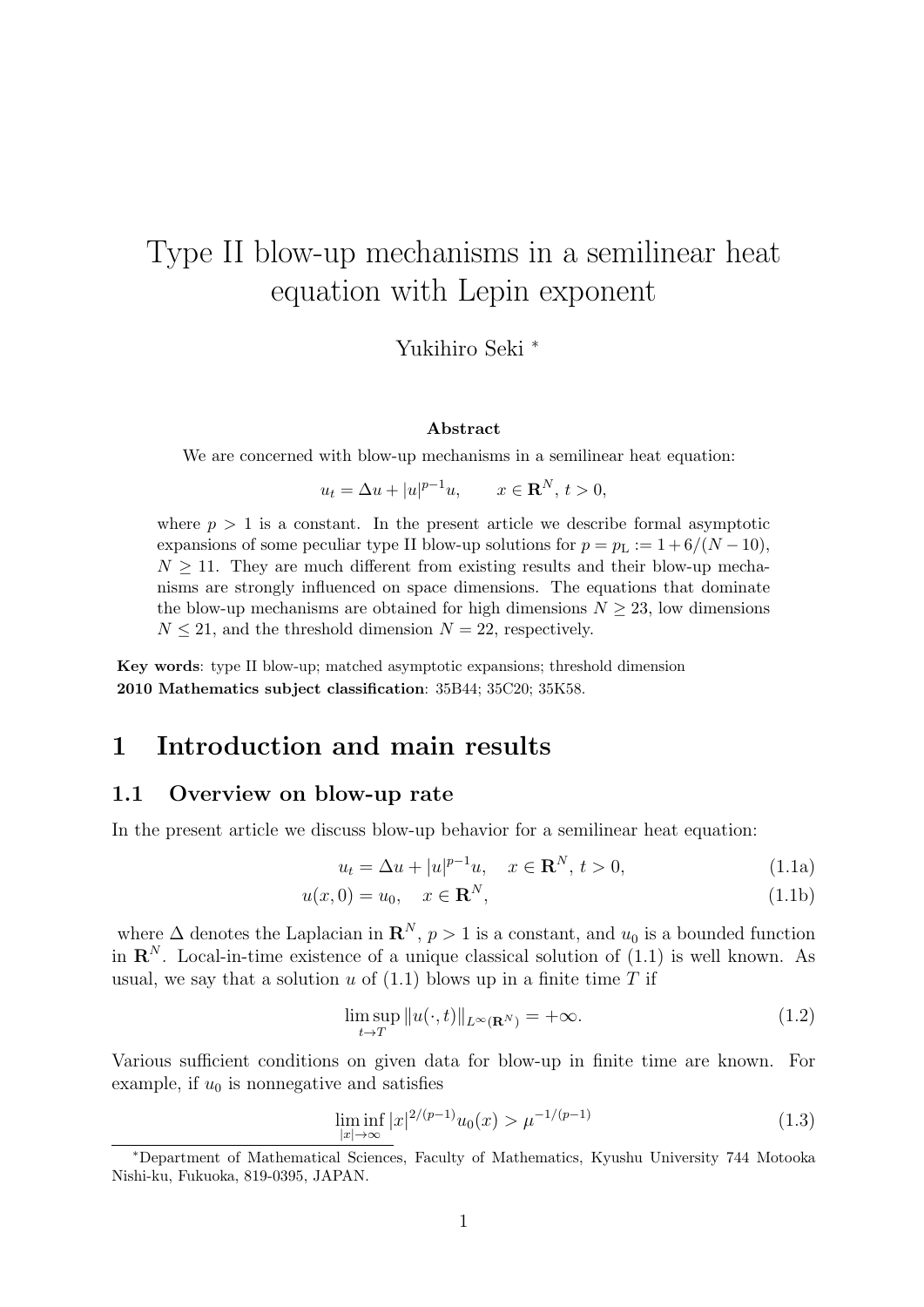then the solution of (1.1) blows up in finite time, where  $-\mu < 0$  is the principal eigenvalue of the Dirichlet Laplacian in a unit ball. See [19, Chapter II] and references therein.

In the present article, we study the blow-up rate of  $||u(\cdot, t)||_{L^{\infty}(\mathbf{R}^N)}$  as *t* approaches the blow-up time *T*. It is well known that the self-similar rate is the slowest rate. Namely, for any blow-up solution *u*, there is a positive constant *C* such that

$$
||u(\cdot,t)||_{L^{\infty}(\mathbf{R}^N)} \ge C(T-t)^{-1/(p-1)}, \quad 0 < t < T.
$$

It is far from obvious whether or not the corresponding upper estimate holds. A blow-up is called of **type I** if there exists a positive constant *K* such that

$$
||u(\cdot,t)||_{L^{\infty}(\mathbf{R}^N)} \le K(T-t)^{-1/(p-1)}, \quad 0 < t < T; \tag{1.4}
$$

whereas the blow-up is called of **type II** otherwise, i.e.,

$$
\limsup_{t \nearrow T} (T - t)^{1/(p-1)} \| u(\cdot, t) \|_{L^{\infty}(\mathbf{R}^N)} = +\infty.
$$
 (1.5)

Unlike type I blow-up, exact rates of type II blow-up may not be unique, since  $(1.5)$ states only that the rate is faster than that of type I blow-up. In other words, singularity mechanisms of type II blow-up do not obey the self-similar structure of equation (1.1a) and several kinds of non-self-similar mechanisms can exist. For this reason it is not easy to determine the exact rates of type II blow-ups.

Classification of blow-up solutions in terms of blow-up rate has been considered as a first step toward understanding singularity formations for equation (1.1a), but it is still not yet complete even for radially symmetric solutions. This fact reflects rich structures of equation (1.1a). It is well known that the Joseph–Lundgren exponent:

$$
p_{\text{JL}} := \begin{cases} +\infty, & N \le 10, \\ 1 + \frac{4}{N - 4 - 2\sqrt{N - 1}}, & N \ge 11 \end{cases}
$$
(1.6)

plays an important role. Throughout the present article, we use the following notations:

$$
\beta = \frac{1}{p-1};\tag{1.7a}
$$

$$
\gamma = \frac{N - 2 - \sqrt{16\beta^2 - 8(N - 4)\beta + (N - 2)(N - 10)}}{2}.
$$
\n(1.7b)

Notice that  $\gamma > 0$  is the smaller root of the quadratic equation:

$$
\gamma^2 - (N-2)\gamma + 2(N-2\beta - 2)(\beta + 1) = 0
$$
\n(1.8)

if  $N \geq 11$  and  $p > p_{\text{JL}}$ .

Herrero and Velázquez [9, 10] proved that, as long as  $N \ge 11$  and  $p_{\text{JL}} < p$ , type II blow-up actually occurs. They constructed type II blow-up solutions  $\{u_{\ell,HV}\}_{\ell \in \Lambda}$ ,  $\Lambda \subset \mathbb{N}$ , (which we call *HV solutions*) satisfying  $||u_{\ell,HV}(\cdot,t)||_{\infty} = u_{\ell,HV}(0,t)$  and

$$
C_1 (T - t)^{-\beta - 2\beta \omega_{\ell}} \le u_{\ell, \text{HV}}(0, t) \le C_2 (T - t)^{-\beta - 2\beta \omega_{\ell}}
$$
 (1.9a)

with 
$$
\omega_{\ell} = \frac{\lambda_{\ell}}{\gamma - 2\beta} > 0, \quad \lambda_{\ell} = \ell - \frac{\gamma}{2} + \beta
$$
 (1.9b)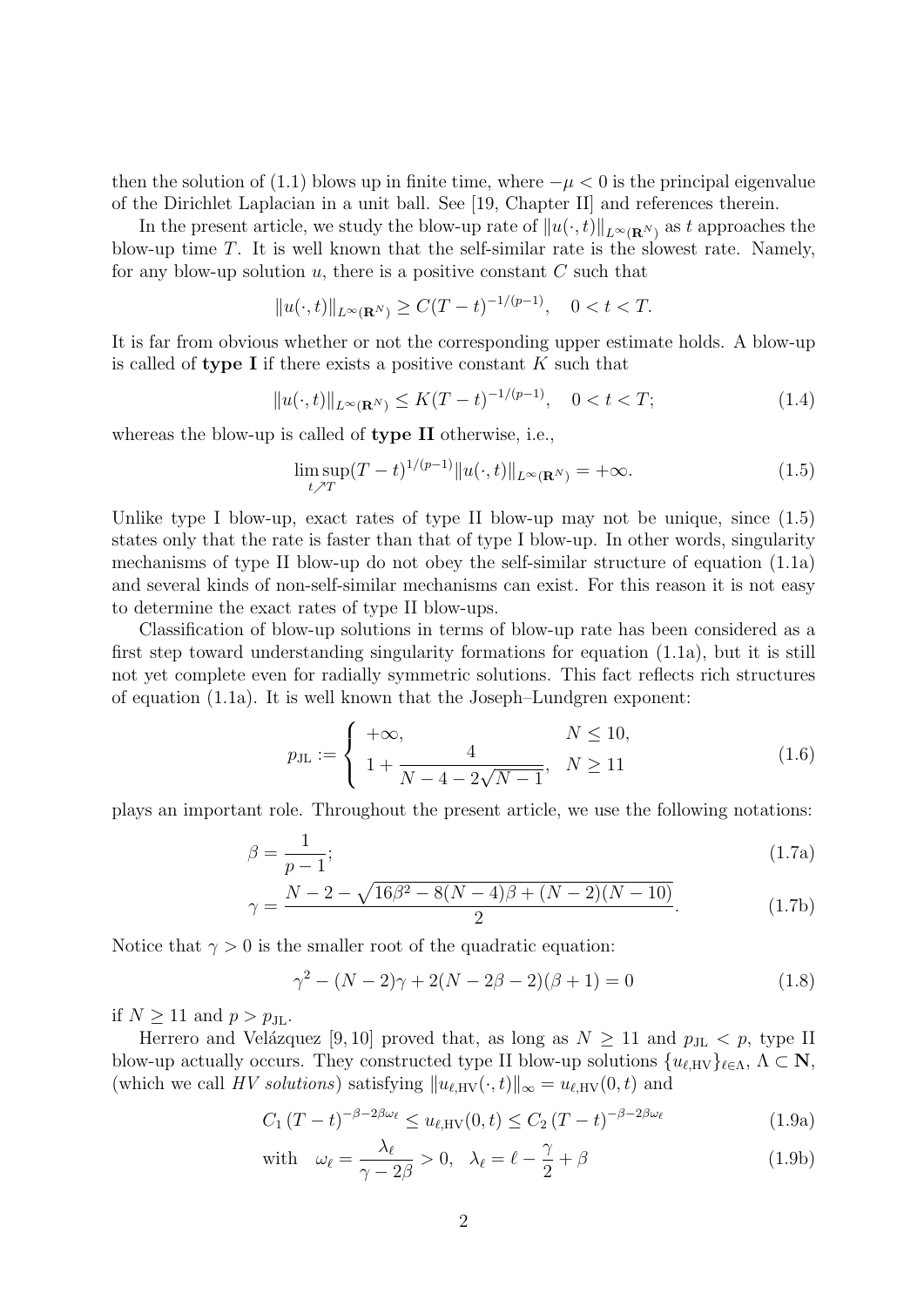for some constants  $C_1, C_2 > 0$ . Based upon the construction of HV solutions, further progress has been established in Matano [13] and Mizoguchi [18], independently. They proved, except for certain numbers of *p*, that if a radial solution blows up in finite time and the blow-up is of type II, then its actual blow-up rate coincides with that of  $u_{\ell,HV}$  for some  $\ell \in \Lambda$ . In this sense HV solutions describe blow-up mechanisms that are common among many type II blow-up solutions.

Whether or not there exists a type II blow-up solution for  $p = p_{\text{JL}}$  has been long remained open. The author has recently shown in [20] that type II blow-up may occur, at least in the sense of formal asymptotic expansions, for the case where  $p = p_{\text{JL}}$ . This last result is the lowest possible with respect to the condition on *p* as far as nonnegative radially symmetric solutions are concerned. Indeed, Matano and Merle [14,15] and Mizoguchi [17] proved that if  $p_S < p < p_{J\text{L}}$ , type II blow-up cannot occur for radial solutions under mild assumptions on initial data, where  $p<sub>S</sub>$  stands for the Sobolev exponent:

$$
p_{\rm S} := \begin{cases} +\infty, & N = 1, 2, \\ \frac{N+2}{N-2}, & N \ge 3. \end{cases}
$$
 (1.10)

We note that, as long as  $1 < p < p<sub>S</sub>$ , the blow-up for every solution of (1.1a) is of type I even for non-radial or sign-changing solutions [7]. The Sobolev critical case,  $p = p<sub>S</sub>$ , is highly exceptional: There exists sign-changing type II blow-up solutions [2, 21] for  $N = 3, 4, 5, 6$ , but does not for nonnegative case [14, 15, 17]. It should also be noticed that, Matano and Merle [16] proved the existence of type II blow-up solutions of (1.1a) for *p* greater than a certain number  $p^{**}(\geq p_L \text{ cf. } (1.13) \text{ below})$  by a totally different method from the direct construction due to [9, 10].

### **1.2 A problem concerning neutral eigenvalues**

Now, we shall turn our attention to the case  $p > p_{\text{JL}}$ . Roughly speaking, the results of [13,18] show that any radial type II blow-up solutions behave like one of HV solutions as the blow-up time is approached if *p* doesn't coincide with some exceptional values: The condition on *p* requires

$$
n - \frac{\gamma}{2} + \frac{1}{p - 1} \neq 0 \qquad \text{for all } n = 0, 1, ... \tag{1.11}
$$

This last assumption on *p* means that the linearized operator about the singular stationary solution

$$
\Phi_{\infty}(r) = c_* r^{-2\beta} \text{ with } c_* = \{2\beta (N - 2 - 2\beta)\}^{\beta}
$$
\n(1.12)

in the self-similar variables (cf. (2.1) below) has no neutral eigenvalue. The exceptional values are distributed on the interval  $[p_{\text{JL}}, p_{\text{L}}]$ . Here and hereafter, we shall denote by  $p_{\text{L}}$ the Lepin exponent;

$$
p_{\rm L} := \begin{cases} +\infty, & N \le 10, \\ 1 + \frac{6}{N - 10}, & N \ge 11. \end{cases}
$$
(1.13)

A question that we address in the present article is to ask whether or not there exist type II blow-up solutions that behave at the singularities in a completely different manner from the HV solutions. The question can be rephrased as follows.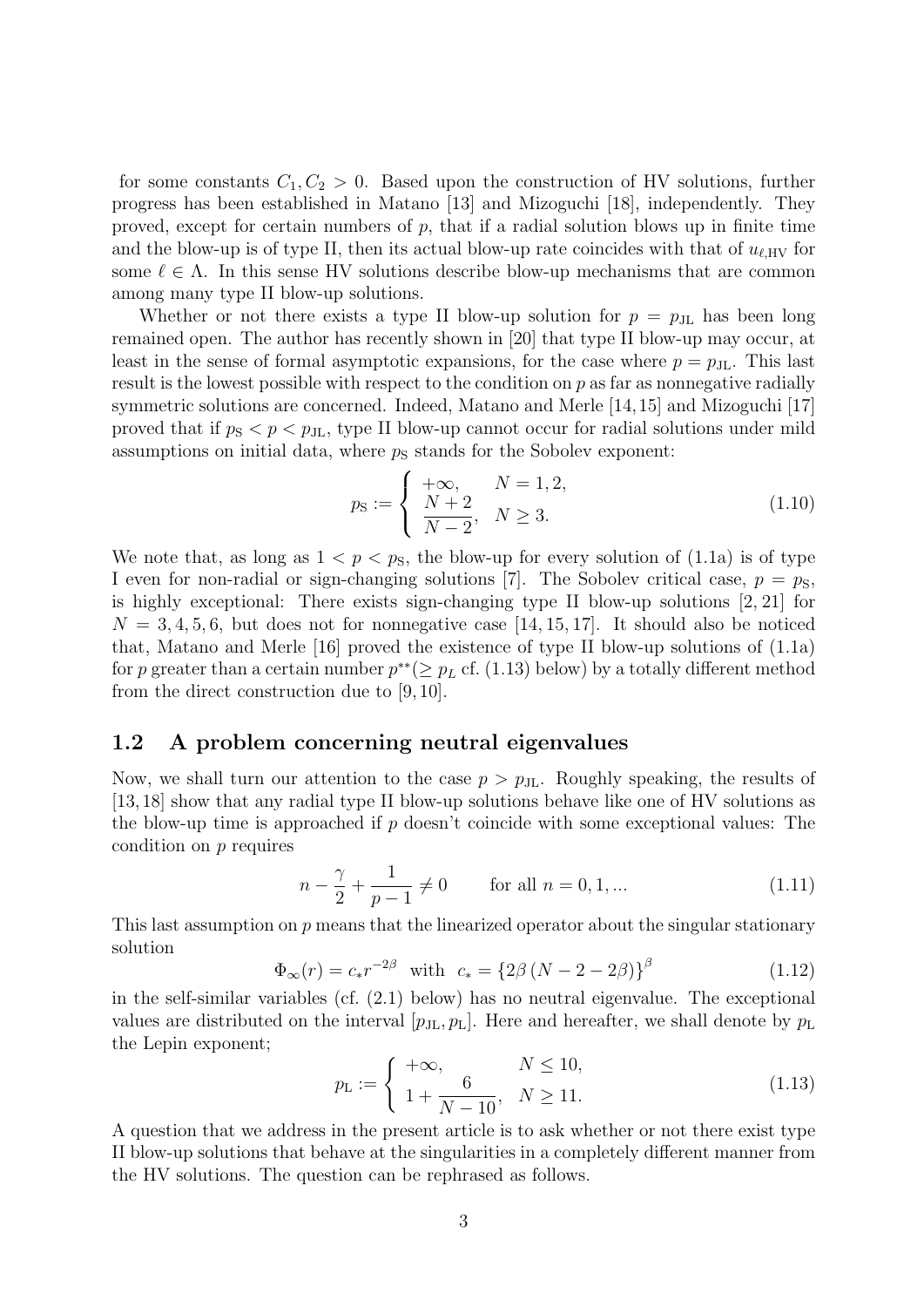*Does there exist a type II blow-up solution with exact blow-up rate different from* (1.9) *if the extra assumption* (1.11) *on p is removed?*

The simplest value of *p* for which the assumption (1.11) fails is  $p = p_L$ ,  $N \ge 11$ . In this case there holds

$$
2 - \frac{\gamma}{2} + \frac{1}{p - 1} = 0.
$$

We will construct such type II blow-up solutions in the sense of formal asymptotic expansions, consequently giving an affirmative answer to this question. Particularly interesting fact is that there are three types of blow-up mechanisms in accordance with spacial dimension;  $11 \leq N \leq 21$ ,  $N = 22$ , and  $N \geq 23$ . Every blow-up mechanisms of the type II blow-up solutions are different from that of the HV solutions.

In the present article, we employ standard notations in asymptotic analysis; *∼, ≪, ≫*, i.e.,  $f(\tau) \ll g(\tau)$  if  $f(\tau) = o(g(\tau))$  and  $f(\tau) \sim g(\tau)$  if  $f(\tau) = g(\tau)(1 + o(1))$  as  $\tau \to \infty$ .

### **1.3 Main results**

**Construction of type II blow-up solutions for**  $p = p_L$ **.** (A) Assume  $11 \leq N \leq 21$ *and*  $p = p<sub>L</sub>$  *hold.* Then there exists a radial blow-up solution *u* of (1.1a) *satisfying*:

$$
||u(\cdot,t)||_{\infty} \sim C(T-t)^{-1/(p-1)}|\log(T-t)| \tag{1.14}
$$

as  $t \nearrow T$ , where  $C > 0$  is a constant depending only on N. (B) Assume  $N = 22$  and  $p = p<sub>L</sub>$  hold. Then there exists a radial blow-up solution *u* of (1.1a) *satisfying:*

$$
||u(\cdot,t)||_{\infty} \sim C(T-t)^{-1/(p-1)} |\log(T-t)| \log |\log(T-t)| \tag{1.15}
$$

*as*  $t \nearrow T$ *, where*  $C > 0$  *is a constant.* 

(C) Assume  $N \geq 23$  and  $p = p<sub>L</sub>$  hold. Then there exists a radial blow-up solution *u* of (1.1a) *satisfying:*

$$
||u(\cdot,t)||_{\infty} \sim C(T-t)^{-1/(p-1)} |\log(T-t)|^{(N-10)/12}
$$
\n(1.16)

as  $t \nearrow T$ , where  $C > 0$  is a constant depending only on N.

#### **1.3.1 A few remarks on the main results**

*Remark* 1.1*.* (Exact rates of type II blow-ups). Notice that the blow-up rates as in (1.14)- (1.16) are faster than the type I rate only by logarithmic factor, which are clearly different from (indeed slower than) the blow-up rates of HV solutions.

*Remark* 1.2*.* (The existence of the threshold dimension). The logarithmic factors in (1.14)- (1.16) come from corrective terms arising in the linearization about the singular stationary solution  $\Phi_{\infty}(|y|)$  in the self-similar variables. The dominant factor of the nonlinear term is quite delicate on space dimension *N*. The asymptotics of solutions at the blow-up time differ accordingly. Such a result is known, in the sense of formal asymptotic expansions, in a different context [1], where the formation of type II singularity for a *k*-corotational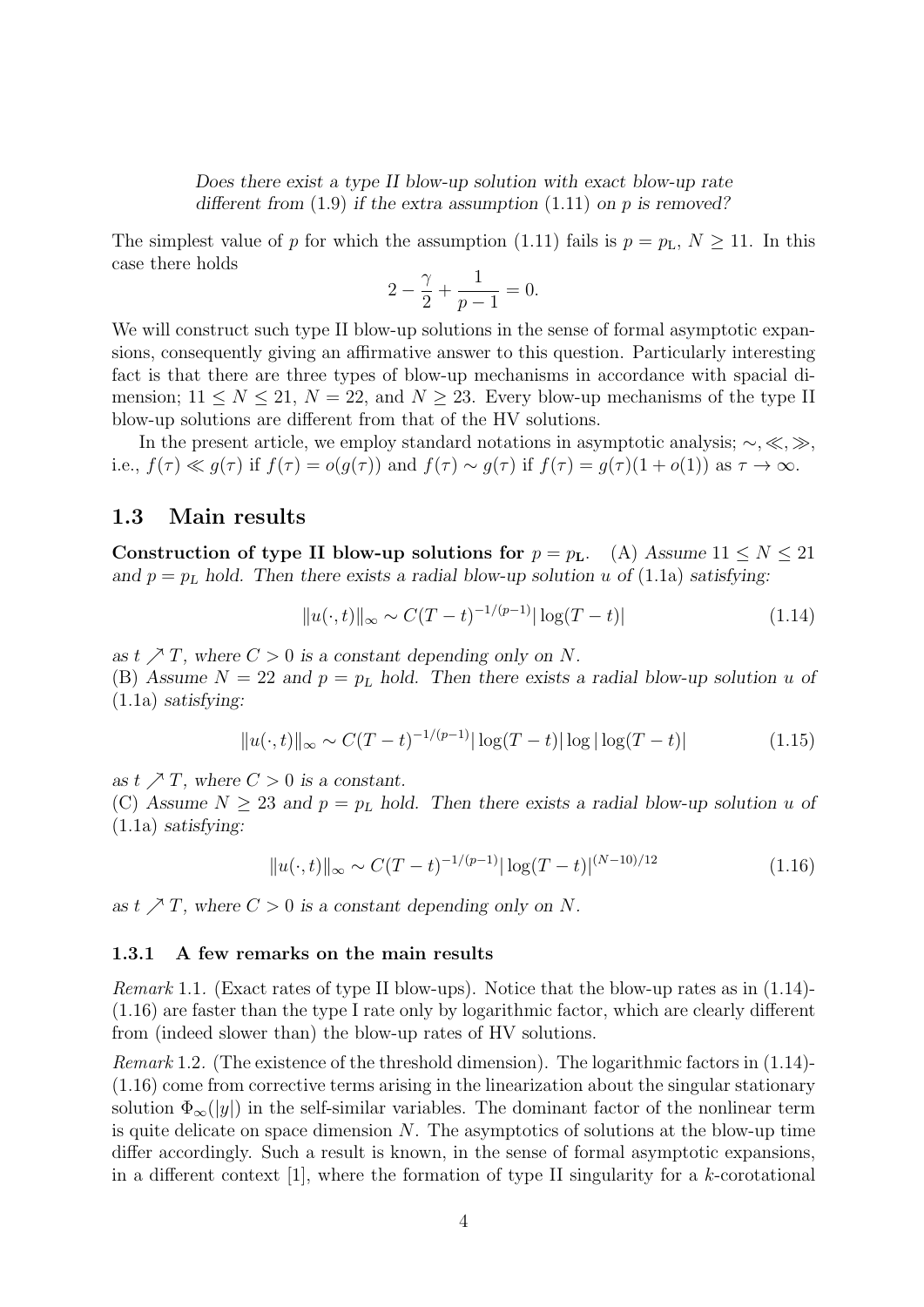harmonic map heat flow from  $\mathbb{R}^d$  to a unit sphere is discussed. Among other results, the author of [1] described blow-up up mechanisms driven by neutral eigenvalue and different according to high and low dimensions, but never corresponding to the threshold dimension since it is not a physical dimension for any  $k, d \in \mathbb{N}$ .

The semilinear heat equation (1.1a) has a real parameter *p* as well as the space dimension  $N \in \mathbb{N}$ . That's why there is a situation where a neutral eigenvalue exists and the threshold dimension becomes a positive integer at the same time. In our problem, the result corresponding to the threshold dimension  $N = 22$  is described in  $(B)$  above.

In general, it is believed that the exponential nonlinear heat equation  $u_t = \Delta u + e^u$ could contain many analogy to (1.1a). However, this is not the case, since the linearized operator about the singular stationary solution  $\tilde{\Phi}_{\infty}(r) := \log(2(N-2)/r^2)$  (in the selfsimilar variables) has a neutral eigenvalue if and only if  $N = 10$ . Thus threshold phenomenon like (1.14)-(1.16) cannot occur.

### **1.3.2 Organization of the article**

In the next section we roughly describe a way leading to the main results. Some comparison with related results are also discussed there. In *§*3 we demonstrate in detail the way of construction in the sense of formal asymptotic expansions. It is partly inspired by  $[1]$ . As for the technical aspect, however, the author believes that the fundamental framework of the equations dominating the dynamics is presented here much more delicately than in [1]. The formal construction is a first step toward a full proof of the existence of the sough-for solutions. The argument in *§*3 is also expected to play an important role in proving rigorously the existence of blow-up solutions satisfying  $(A)$ – $(C)$ . Proofs of some technical results are gathered in *§*4.

# **2 Description by self-similar variables**

### **2.1 Some preliminary results**

Restricting ourselves in the radial case, we focus on the local behavior of solutions around  $x = 0$ . The description of our main results is better understood by using the backward self-similar variables:

$$
\Phi(y,\tau) = (T-t)^{\beta} u(x,t),\tag{2.1a}
$$

$$
y = \frac{x}{\sqrt{T - t}}, \quad \tau = -\log(T - t). \tag{2.1b}
$$

The new unknown function  $\Phi$  then satisfies the rescaled equation:

$$
\Phi_{\tau} = \Delta_y \Phi - \frac{y \cdot \nabla_y \Phi}{2} - \beta \Phi + |\Phi|^{p-1} \Phi \quad \text{in } \mathbf{R}^N \times (-\log T, \infty), \tag{2.2}
$$

where  $\nabla_y = {}^t(\partial_{y_1}, ..., \partial_{y_N})$  and  $\Delta_y = \sum_{k=1}^N \partial_{y_k}^2$ . Notice that  $\Phi_\infty(r)$  as in (1.12) with  $r = |y|$ is an unbounded stationary solution of  $(2.2)$ . Classification of type I and type II blow-ups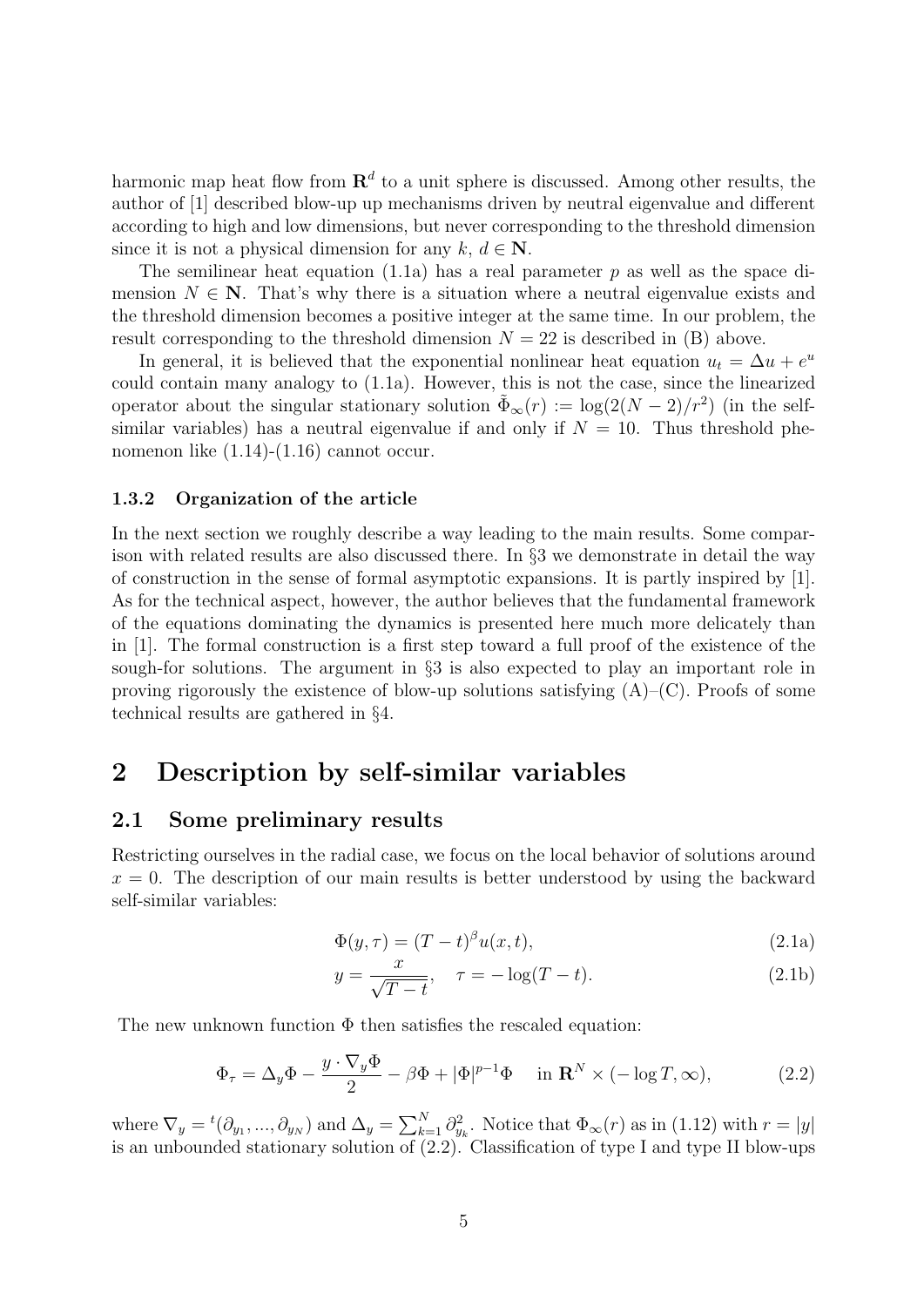is now encoded to asking boundedness of function  $\Phi$  as  $\tau \to \infty$ . Since *u* is nonnegative and radial in  $x$ , we may rewrite  $(2.2)$  as

$$
\Phi_{\tau} = \Phi_{rr} + \left(\frac{N-1}{r} - \frac{r}{2}\right)\Phi_r - \beta\Phi + \Phi^p, \tag{2.3}
$$

where  $r = |y|$ . Here, we have used abuse of notation:  $\Phi(r, \tau) = \Phi(y, \tau)$  just for simplicity.

Equation (2.2) describes the local profile, i.e., the blow-up asymptotics of  $u(x, t)$  in the backward parabola below the space-time point  $(x, t) = (0, T)$ . As long as  $p > p<sub>S</sub>$ , type II blow-up for radial solutions of (1.1a) is characterized in terms of the convergence to the singular stationary solutions [15]. Among other results, the results of [15] are stated in our notations as follows. Though similar results were proved also for bounded balls, we mention those results only for the whole space  $\mathbb{R}^N$  for simplicity.

**Proposition 2.1.** *(Matano and Merle* [15, Theorems 3.1 and 3.2]*). Let*  $p_S < p < \infty$ *.* If *a radial solution u* of (1.1a) blows up at  $t = T < \infty$ , then the local blow-up profile:

$$
\Phi^*(y) := \lim_{\tau \to \infty} \Phi(y, \tau)
$$

*exists locally uniformly in*  $y \in \mathbb{R}^N \setminus \{0\}$  *and is either a bounded stationary solution of* (2.3) or the singular stationary solutions  $\pm \Phi_{\infty}(|y|)$ . Moreover, the following conditions *are equivalent:*

(a) the blow-up is of type II; (b) 
$$
\lim_{t \to T} (T - t)^{1/(p-1)} ||u(\cdot, t)||_{\infty} = \infty;
$$
\n(c)  $\Phi^*(y) = \Phi_{\infty}(|y|)$  or  $-\Phi_{\infty}(|y|)$ ; (d)  $\lim_{x \to 0} \frac{u(x, T)}{\Phi_{\infty}(|x|)} = 1$  or  $-1$ ,

*where the term*  $u(x,T) := \lim_{t \to T} u(x,t)$  *denotes the global blow-up profile.* 

Proposition 2.1 implies, in particular, that the Dirac delta profile associated with type II blow-up cannot occur for  $p > p<sub>S</sub>$ . It is quite notable difference from the case  $p = p<sub>S</sub>$ [2,21]. More precisely, it was proven in [15, Corollary 4.2] that if  $p > p<sub>S</sub>$  and if there exists a constant  $M > 0$  such that

$$
\limsup_{t \to T} |u(x, t)| \le M \quad \text{ for every } x \neq 0,
$$

then *u* is bounded on  $\mathbf{R}^N \times [0, T)$ .

Due to the Proposition 2.1, it is sufficient to show that there exists a solution  $\Phi(y, \tau)$ of (2.3) that converges to  $\Phi_{\infty}(|y|)$ . Let us set

$$
v(r,\tau) = \Phi(r,\tau) - \Phi_{\infty}(r). \tag{2.4}
$$

It is readily seen that  $\psi$  solves the equation

$$
v_{\tau} = \frac{1}{r^{N-1}\rho} \frac{\partial}{\partial r} \left( r^{N-1} \rho \frac{\partial v}{\partial r} \right) - \beta v + \frac{p c_*^{p-1}}{r^2} v + f(v) \equiv -\mathcal{A}v + f(v) \tag{2.5a}
$$

$$
f(\phi) := (\phi + \Phi_{\infty})^p - \Phi_{\infty}^p - \frac{p c_*^{p-1}}{r^2} \phi.
$$
 (2.5b)

The linearized operator *A*, that is initially defined in the set of smooth functions with compact support, may be extended to a unique lower-bounded self-adjoint operator if  $N \geq 11$  and  $p \geq p_{\text{JL}}$ . The result is stated as follows (cf. [9, Lemma 2.3] and [20]).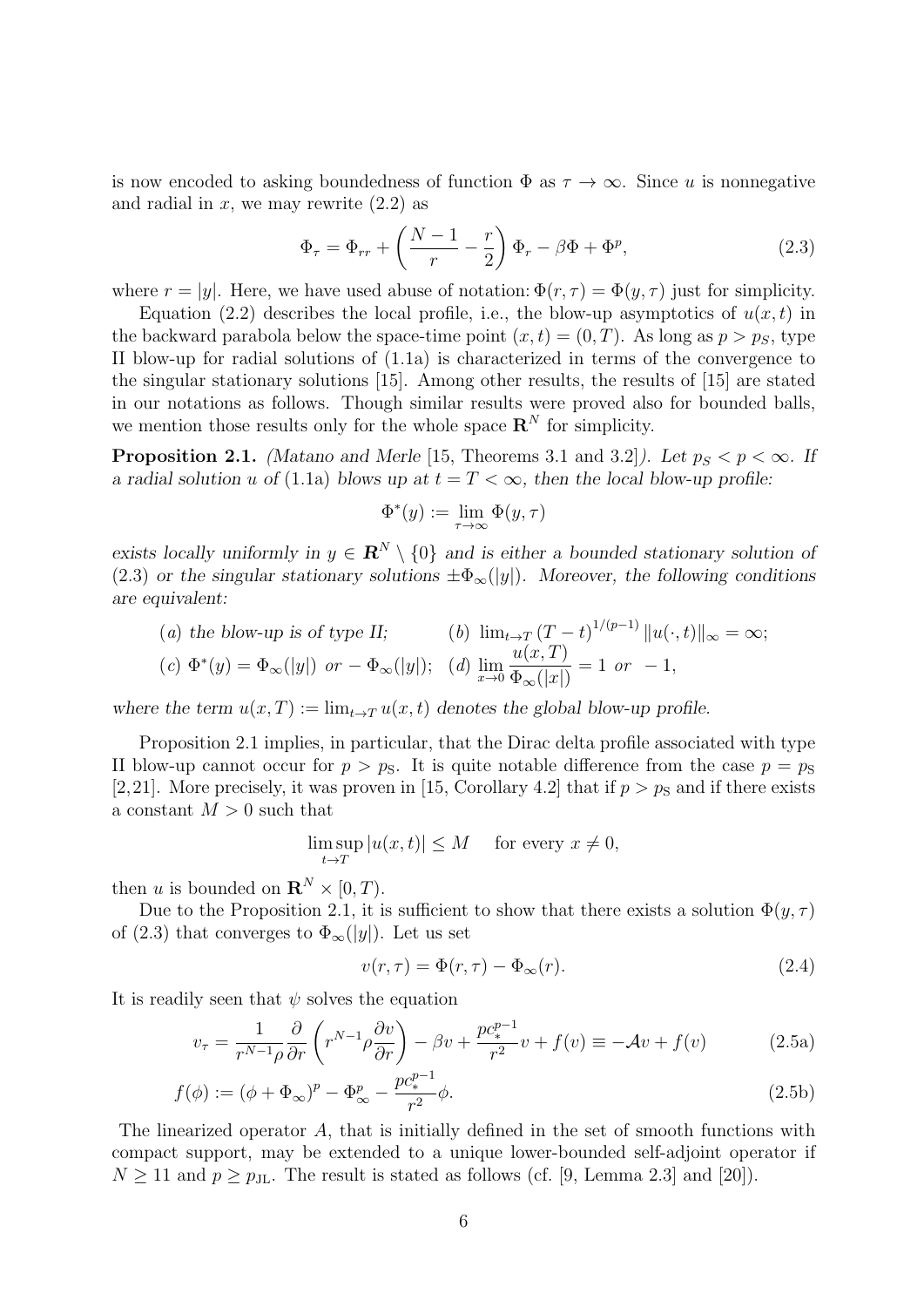**Proposition 2.2.** Assume that  $N \geq 11$  and  $p \geq p_{\text{JL}}$  hold. Then the spectrum of A *consists only of simple eigenvalues*  $\{\lambda_n\}_{n=0}^{\infty}$ ,

$$
\lambda_n = n - \frac{\gamma}{2} + \beta, \qquad n = 0, 1, 2, ...
$$
\n(2.6)

*Eigenfunctions of A associated with eigenvalues*  $\lambda_n$  *are given by* 

$$
\phi_n(r) = c_n r^{-\gamma} M\left(-n, -\gamma + \frac{N}{2}; \frac{r^2}{4}\right), \qquad n = 0, 1, 2, \dots,
$$
 (2.7a)

*where*

$$
M(a, b; z) = 1 + \sum_{j=1}^{\infty} \frac{(a)_j}{j!(b)_j} z^j \quad \text{with} \quad (a)_m = \prod_{j=0}^{m-1} (a+j) \tag{2.7b}
$$

*is a Kummer function and where*  $c_n > 0$ ,  $n = 0, 1, \ldots$ , are constants such that  $||\phi_n|| = 1$ . *Moreover, the eigenfunctions behave asymptotically as*

$$
\phi_n(r) = c_n r^{-\gamma} (1 + o(1)) \quad \text{as } r \to 0; \tag{2.8a}
$$

$$
\phi_n(r) = \tilde{c}_n r^{-\gamma + 2n} (1 + o(1)) \quad \text{as } r \to \infty,
$$
\n(2.8b)

*where*  $\tilde{c}_n$  are constants such that  $(-1)^n \tilde{c}_n > 0$  for  $n = 0, 1, 2, \ldots$  Furthermore, the *constants*  $c_n$  *and*  $\tilde{c}_n$  *in* (2.8) *are represented as* 

$$
c_n = \left(\frac{\Gamma(-\gamma + N/2 + n)}{\Gamma(-\gamma + N/2)^2 \Gamma(n+1)}\right)^{1/2} 2^{\gamma - N/2 + 1/2},\tag{2.9}
$$

$$
\tilde{c}_n = \frac{(-1)^n}{(-\gamma + N/2)_n} \left( \frac{\Gamma(-\gamma + N/2 + n)}{\Gamma(-\gamma + N/2)^2 \Gamma(n+1)} \right)^{1/2} 2^{\gamma - N/2 + 1/2},\tag{2.10}
$$

*respectively, where* Γ *stands for the standard Gamma function.*

*Remark* 2.3. (i) A simple computation shows that  $\lambda_0 < \lambda_1 < 0$ . Moreover,  $\lambda_2 > 0$  (resp.  $\lambda_2 = 0$ ) if and only if  $p > p_L$  (resp.  $p = p_L$ ). As a matter of fact, higher eigenvalues vanish by choosing suitable values of *p*'s between  $p_{\text{JL}}$  and  $p_{\text{L}}$ . When  $p = p_{\text{L}}$ , we have  $\lambda_n = n - 2$ for all *n*. (ii) By classical results on orthogonal polynomials, the eigenfunctions are in fact written by associated Laguerre polynomials  $L_n^{(\nu)}(z)$  with degree  $\nu$ :

$$
\phi_n(r) = c_n r^{-\gamma} \frac{\Gamma(\alpha+1) n!}{\Gamma(\alpha+n+1)} L_n^{(\nu)}\left(\frac{r^2}{4}\right) \quad \text{with} \quad \nu = -\gamma + \frac{N}{2} - 1. \tag{2.11}
$$

# **2.2 A brief description of the main results**

As the eigenfunctions  $\{\phi_n\}_{n=0}^{\infty}$  form a complete orthonormal system of  $L^2_{r,\rho}(\mathbf{R}^N)$ , we may expand a solution  $v$  of  $(2.5)$  to the Fourier series:

$$
v(\cdot,\tau) = [a_0(\tau)\phi_0 + a_1(\tau)\phi_1] + a_2(\tau)\phi_2 + \sum_{j=3}^{\infty} a_j(\tau)\phi_j,
$$
\n(2.12)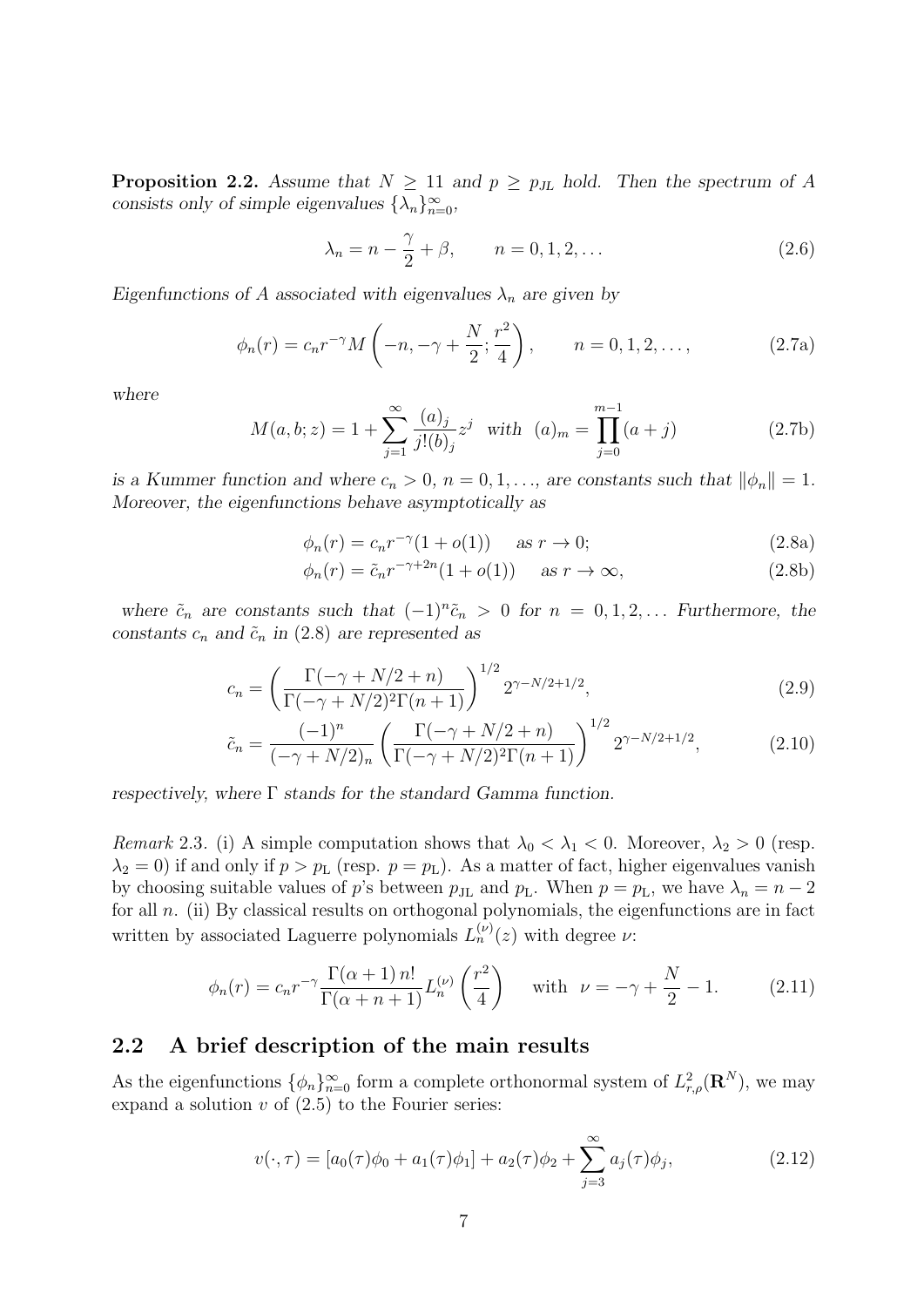where the convergence takes place in the norm of  $L^2_{r,\rho}(\mathbf{R}^N)$ . Notice that  $a_0(\tau), a_1(\tau)$ correspond to the "unstable modes",  $a_2(\tau)$  to the "neutral one", and  $a_3(\tau), a_4(\tau), \ldots$  to the "stable ones". In any space dimension, our results imply that the neutral mode eventually dominates in (2.12) and consequently

$$
\Phi(y,\tau) \sim \Phi_{\infty}(|y|) + a_2(\tau)\phi_2(y) \quad \text{as } \tau \to \infty \tag{2.13}
$$

in the set  $\{\varepsilon(\tau)^\theta \leq |y|\}$  with any  $0 < \theta < 1$ .

This situation may remind some readers of the one in the Sobolev subcritical case. We just recall the well-known results by  $[3-5, 8]$ , focusing the one-dimensional case there for simplicity. Blow-up of a solution of (1.1a) is always of type I [5]. It follows that the rescaled solution  $\Phi(y, \tau)$  converges to a unique bounded stationary solution  $\kappa := \beta^{\beta}$  of (2.2) locally uniformly in **R** [4]. Further results on the convergence were obtained by [3] and [8] simultaneously and independently. Let us set  $\psi := \Phi(y, \tau) - \kappa$ , which solves

$$
\psi_{\tau} - \Delta \psi + \frac{y \cdot \nabla \psi}{2} - \psi = \frac{p}{2\kappa} \psi^2 + O\left(\psi^3\right) \tag{2.14}
$$

By a classical result, the linearized operator  $\mathcal{L}\psi = -\Delta\psi + \frac{y \cdot \nabla \psi}{2} - \psi$  may be defined as a self-adjoint operator in  $L^2_{\rho}(\mathbf{R}) := L^2(\mathbf{R}, \rho dy)$ , where  $\rho = \exp(-y^2/4)$ , and its spectrum consists only of eigenvalues  $\{\mu_n\}_{n=0}^{\infty} \subset \mathbf{R}$ ,

$$
\mu_0 < \mu_1 < \mu_2 = 0 < \mu_3 < \cdots
$$

Eigenfunctions  $\{h_n\}_{n=0}^{\infty}$ , which consist of Hermite polynomials, form a complete orthonormal system of  $L^2_{\rho}(\mathbf{R})$ . Following [3] (with slightly different notations), we shall write

$$
\psi(\cdot,\tau) = [b_0(\tau)h_0 + b_1(\tau)h_1] + b_2(\tau)h_2 + [b_3(\tau)h_3 + b_4(\tau)h_4 + \cdots]
$$

Notice that  $b_0(\tau)$ ,  $b_1(\tau)$  correspond to the "unstable modes",  $b_2(\tau)$  to the "neutral one", and  $b_3(\tau), b_4(\tau), \ldots$  to the "stable ones". If the standard center manifold theory were applied, we expect that the unstable and stable modes would be negligible and

$$
\Phi(y,\tau) \sim \kappa + b_2(\tau)h_2(y) \tag{2.15}
$$

as  $\tau \to \infty$ . The situation thus apparently look like (2.13). Guided by the center manifold theory and using particular structures of equation (1.1a), the authors of [3] proved that (2.15) actually holds unless the convergence is exponentially fast.

There are, however, two major differences: First, we know that *any* solution  $\Phi(y, \tau)$  of  $(2.2)$  converges to  $\kappa$  locally uniformly in **R**. On the other hand, we are trying to *construct* a solution  $\Phi$  of (2.2) which converges to  $\Phi_{\infty}$  without any information about blow-up rate. As is mentioned before, there exist type II blow-up solutions due to [9,10] for any  $p > p_{\text{JL}}$ , which covers  $p = p_L$ . However, any of them does not correspond to the convergence along with a neutral mode (i.e., as in  $(2.13)$ ) but with a stable mode.

The second notable difference consists in the scale of space-time regions in which the convergence takes place. Since type I blow-up is of self-similar nature, the convergence in the self-similar variables takes place in mono-scale. On the other hand, the occurrence of type II blow-up is associated with the presence of multi-scales. Namely, the scale of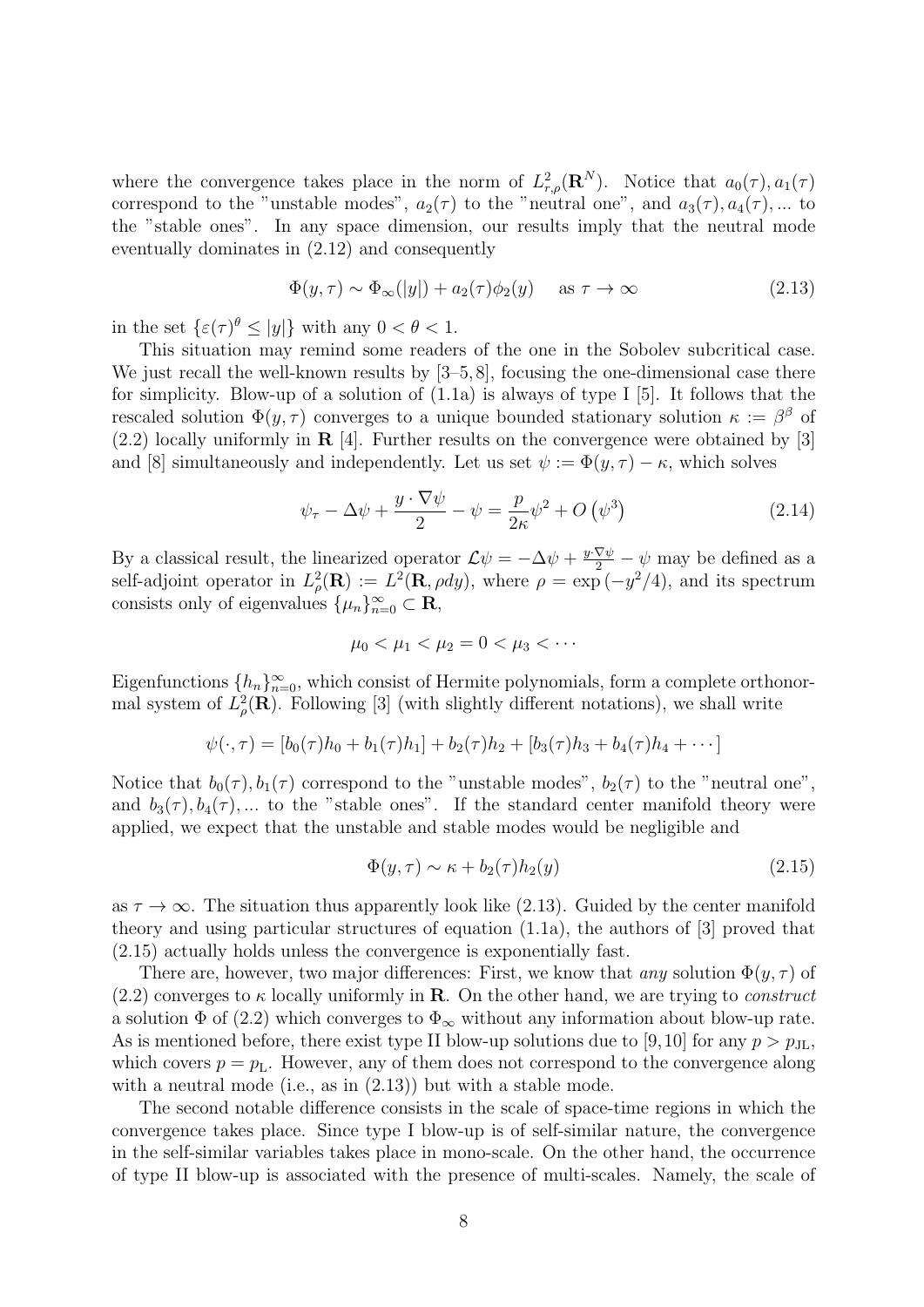outer part is given by the self-similar variables  $(y, \tau)$ , whereas that of inner part is given by (*ξ, τ* ) with *ξ* = *y/ε*(*τ* ). Here, *ε*(*τ* ) denotes the size of the boundary layer caused by the rescaling  $y \mapsto \xi$ . Type II blow-up is deeply related to the existence of such a function  $\varepsilon(\tau)$ . There can be a possible variety of  $\varepsilon(\tau)$  in accordance with the way of convergence of  $\Phi(y,\tau)$  to  $\Phi_{\infty}$  in the outer part. What we show in the present article is that there exists  $\varepsilon(\tau)$  associated with the neutral eigenvalue. Unlike the case of stable mode, the convergence rate along with the neutral eigenvalue do depend on space dimensions. This is due to the fact that the convergence to  $\Phi_{\infty}$  along with the neutral eigenvalue is not governed by the standard linearized equation but dominated by a linear equation with suitable forcing term, whose leading term is determined by the balance between the inner and outer scales. The precise outer expansions are obtained as follows:

$$
(11 \le N \le 21): \quad \Phi(y,\tau) \sim \Phi_{\infty}(|y|) - C_1 \tau^{-12/(N-10)} \phi_2(|y|) \quad \text{for } \varepsilon(\tau) \ll |y|; \n\varepsilon(\tau) \sim B_1 \tau^{-3/(N-10)} \tag{2.16a}
$$

$$
(N = 22): \quad \Phi(y, \tau) \sim \Phi_{\infty}(|y|) - \frac{C_2}{\tau \log \tau} \phi_2(|y|) \quad \text{for } \varepsilon(\tau) |\log \varepsilon(\tau)|^{1/4} \ll |y|;
$$

$$
\varepsilon(\tau) \sim B_2 (\tau \log \tau)^{-1/4}
$$
(2.16b)

$$
(23 \le N): \quad \Phi(y,\tau) \sim \Phi_{\infty}(|y|) - \frac{C_3}{\tau} \phi_2(|y|) \quad \text{for } \varepsilon(\tau) \ll |y|; \n\varepsilon(\tau) \sim B_3 \tau^{-1/4},
$$
\n(2.16c)

where  $B_i$  and  $C_i$ ,  $i = 1, 2, 3$ , are positive constants. Notice that the outer region for  $N = 22$  is smaller than the other ones. On the other hand, the dynamics in the inner region  $\{|y| \ll 1\}$  is described, in any dimension, as

$$
\Phi(y,\tau) \sim \varepsilon(\tau)^{-2\beta} U(|\xi|) \tag{2.17a}
$$

$$
\sim \Phi_{\infty}(|y|) - h\varepsilon(\tau)^{-2\beta} \left(\frac{|y|}{\varepsilon(\tau)}\right)^{-\gamma} \quad \text{for } \varepsilon(\tau) \ll |y| \ll 1 \tag{2.17b}
$$

as  $\tau \to \infty$ , where U is a bounded function of one variable and  $h > 0$  is a constant. The main result is then obtained by substituting the asymptotic formulas (2.16) to (2.17a) with the original variables.

# **3 Blow-up mechanisms driven by neutral eigenvalues**

In this section we derive the main results by means of the matched asymptotic expansions. Suppose that an inner layer near the origin appears in our sought-for solution  $\Phi(r,\tau)$  of (2.2), where sharp changes in  $\Phi$  arise when  $\tau \to \infty$ . Let  $\varepsilon(\tau)$  denote the size of the inner layer, which is a priori unknown. We assume

$$
\varepsilon(\tau), \dot{\varepsilon}(\tau) \to 0 \quad \text{ as } \tau \to \infty. \tag{3.1}
$$

Moreover, we assume

$$
\dot{\varepsilon}(\tau) \ll \varepsilon(\tau) \quad \text{ as } \tau \to \infty. \tag{3.2}
$$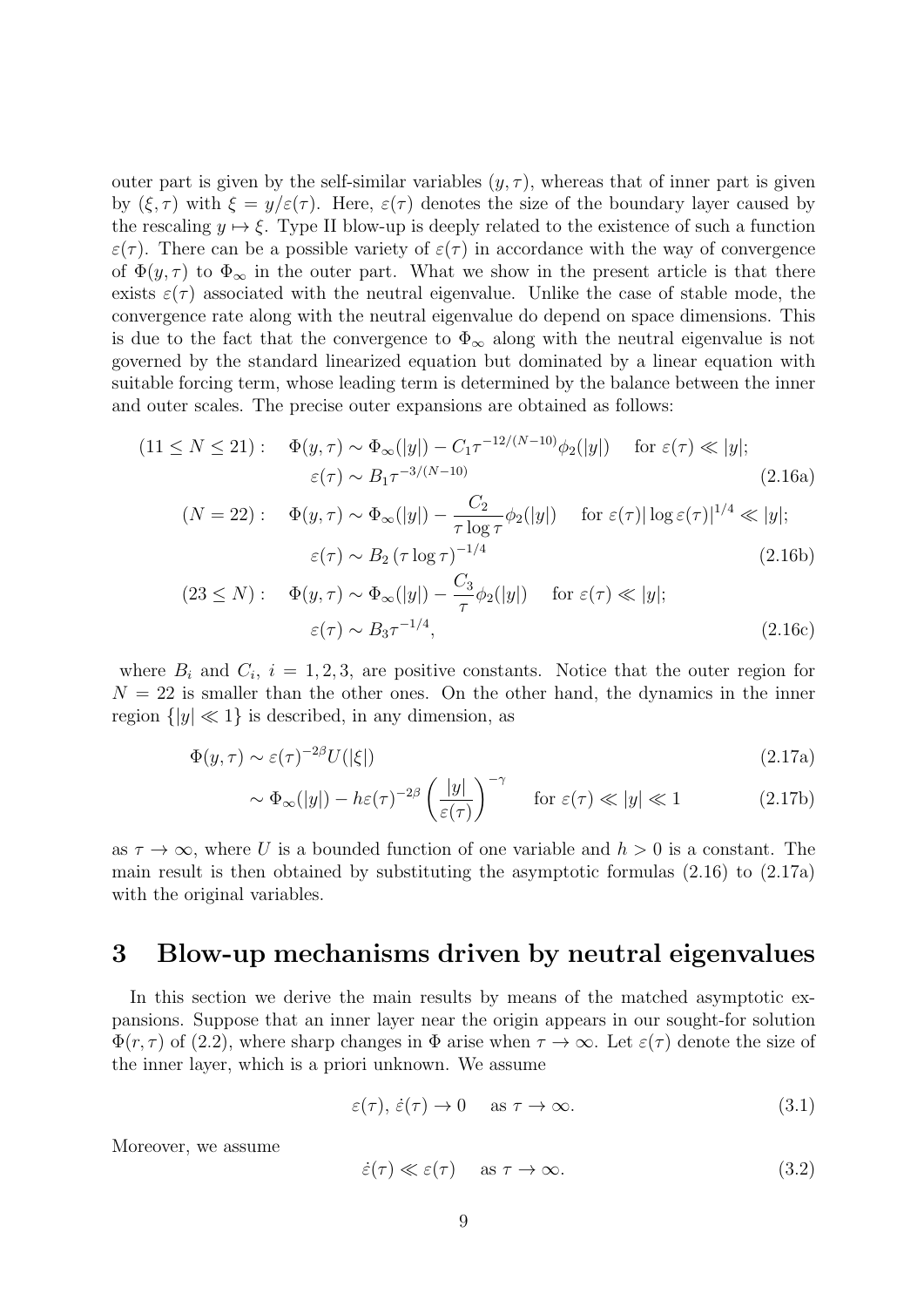To see the dynamics near the origin, we introduce inner variables  $(U(\xi, \tau), \xi)$  as follows:

$$
\Phi(y,\tau) = \varepsilon(\tau)^{-2\beta} U(\xi,\tau), \quad \xi = \frac{y}{\varepsilon(\tau)}.
$$
\n(3.3)

A direct computation then shows that

$$
\varepsilon(\tau)^2 U_\tau = \Delta_\xi U + U^p + \left(2\varepsilon(\tau)\dot{\varepsilon}(\tau) - \varepsilon(\tau)^2\right) \left(\frac{\xi \cdot \nabla_\xi U}{2} + \beta U\right). \tag{3.4}
$$

In view of (3.1), we naturally infer that the leading term of *U* as  $\tau \to \infty$  would be given by a bounded stationary solution of (1.1a) as long as  $\xi = o(1/\varepsilon(\tau))$ .

**Proposition 3.1.** *(*[12, Lemma 4.3]*) For any*  $\alpha > 0$ *, there exists a unique solution*  $U_{\alpha}$  *of* 

$$
\frac{d^2U}{dr^2} + \frac{N-1}{r}\frac{dU}{dr} + U^p = 0 \quad \text{for } r > 0, \qquad U(0) = \alpha, \quad U'(0) = 0. \tag{3.5}
$$

*Moreover, if*  $p > p_{JL}$  *with*  $N \geq 11$ *, there holds* 

$$
U_{\alpha}(r) = U_{\infty}(r) - h_{\alpha}r^{-\gamma} + o(r^{-\gamma}) \qquad \text{as } n \to \infty,
$$
\n(3.6)

*where*  $h_{\alpha} = h_1 \alpha^{1-\gamma(p-1)/2}$  *with*  $h_1$  *being a positive constant.* 

Due to (3.3) and (3.4), it is natural to construct an inner solution of the form:

$$
\Phi_{\rm inn}(r,\tau) := \varepsilon(\tau)^{-2\beta} U_{\alpha}\left(\frac{r}{\varepsilon(\tau)}\right)
$$

where  $\alpha > 0$  is a free constant to be selected later on. The asymptotic behavior (3.6) of  $U_{\alpha}$  then implies

$$
\Phi_{\rm inn}(r,\tau) \sim \Phi_{\infty}(r) - h_{\alpha}\varepsilon(\tau)^{\gamma - 2\beta}r^{-\gamma} \quad \text{for } \varepsilon(\tau) \ll r \ll 1. \tag{3.7}
$$

We will construct an outer solution  $\Phi_{\text{out}}(y, \tau)$  of (2.3) satisfying (3.7). From now on, we concentrate on the case where  $p = p_L$ , so that

$$
\lambda_2 = 0 \tag{3.8}
$$

(cf. (2.6)), or equivalently  $\gamma = 2\beta + 4$ . We consider the function *v* (cf. (2.4)) and its Fourier expansions (2.12). Required from the inner expansions (3.7), we will look for an outer solution  $\Phi_{\text{out}}$  satisfying

$$
\Phi_{\text{out}}(r,\tau) \sim \Phi_{\infty}(r) - B\varepsilon(\tau)^{\gamma - 2\beta} r^{-\gamma} \quad \text{as } r \to 0 \tag{3.9}
$$

for some constant  $B > 0$ , where  $\gamma - 2\beta = 4$  due to (2.6) and (3.8).

Throughout of the present article, we assume:

**Assumption 3.1.** The evolution of function  $v$  as  $\tau \to \infty$  is governed by the eigenfunction *associated with the neutral eigenvalue in* (2.12)*, i.e.,*

$$
|a_n(\tau)| \ll |a_2(\tau)| \ll 1, \quad \forall n \neq 2. \tag{3.10}
$$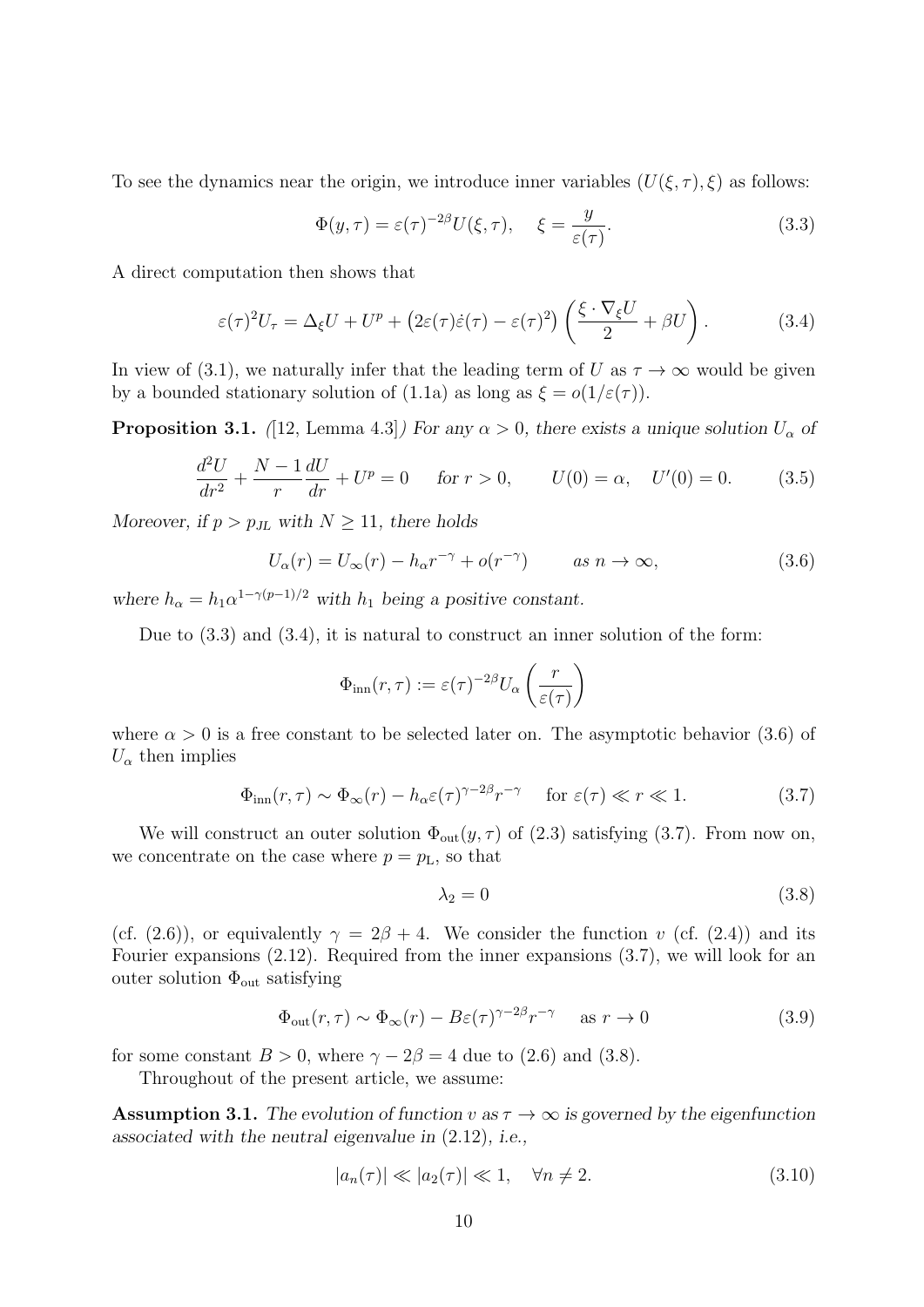Under the Assumption 3.1, the condition (3.9) implies that

$$
a_2(\tau) = D\varepsilon(\tau)^4 (1 + o(1)) \quad \text{as } \tau \to \infty,
$$
\n(3.11)

where  $D \neq 0$  is a constant. The Fourier coefficients in (2.12) solve the ODE:

$$
\dot{a}_n(\tau) = -\lambda_n a_n(\tau) + \langle f(v(\cdot, \tau)), \phi_n \rangle \tag{3.12}
$$

for  $n = 0, 1, 2, \ldots$  In particular,

$$
\dot{a}_2(\tau) = \langle f(v(\cdot, \tau)), \phi_2 \rangle. \tag{3.13}
$$

Given a continuous function  $\phi(r)$  on  $\mathbf{R}_+$  such that  $\phi(r) = O(r^{-\gamma})$  as  $r \to 0$ , we set

$$
\langle f(v(\cdot,\tau)),\phi\rangle = \left(\int_0^L + \int_L^\infty\right) f(v(r,\tau))\phi(r)r^{N-1}\rho(r)dr =: I_1 + I_2,\tag{3.14}
$$

where  $L = L(\tau)$  is a continuous function satisfying  $\varepsilon(\tau) \ll L \ll 1$  as  $\tau \to \infty$ . We shall compute the asymptotics of the both integrals as  $\tau \to \infty$ . Using the inner expansion (3.7), we obtain

$$
I_1 \sim \varepsilon(\tau)^{-2p\beta+N} \int_0^{L/\varepsilon(\tau)} \left[ U_\alpha(\xi)^p - U_\infty(\xi)^p - \frac{pc_*^{p-1}}{\xi^2} \left( U_\alpha - U_\infty(\xi) \right) \right] \xi^{N-1}(\phi \rho)(\varepsilon(\tau)\xi) d\xi,
$$

where the change of variable  $r = \varepsilon(\tau)\xi$  has been used. Set  $\hat{\phi}(0) = \lim_{r \to 0} r^{\gamma} \phi(r)$ . Taking account that  $(\phi \rho) (\varepsilon(\tau) \xi) \sim \hat{\phi}(0) (\varepsilon(\tau) \xi)^{-\gamma} (1 + o(1))$  for  $\varepsilon(\tau) \xi \leq L$ , we obtain

$$
I_1 \sim \hat{\phi}(0)\varepsilon(\tau)^{-2p\beta+N-\gamma} \int_0^{L/\varepsilon(\tau)} \left[ U_\alpha(\xi)^p - U_\infty(\xi)^p - \frac{p c_*^{p-1}}{\xi^2} \left( U_\alpha - U_\infty(\xi) \right) \right] \xi^{N-1-\gamma} d\xi
$$

as  $\tau \to \infty$ . It is essential to estimate the last integral. To proceed further, we divide our argument into three cases.

## **3.1 High dimension case:**  $N \geq 23$

By definition, we have  $\lim_{\tau \to \infty} L/\varepsilon(\tau) = +\infty$ . The asymptotic formula (3.6) of  $U_{\alpha}$  yields

$$
U_{\alpha}^{p} - (U_{\infty})^{p} - \frac{pc_{*}^{p-1}}{\xi^{2}} (U_{\alpha} - U_{\infty}) \sim \frac{p(p-1)}{2!} c_{*}^{p-2} \xi^{-2\beta(p-2)} (U_{\alpha} - U_{\infty})^{2},
$$

whence:

$$
I_1 \sim \frac{1}{2}p(p-1)h_{\alpha}^2 c_*^{p-2} \hat{\phi}(0)\varepsilon(\tau)^{-2p\beta+N-\gamma} \int_0^{L/\varepsilon(\tau)} \xi^{-2\beta(p-2)-3\gamma+N-1} d\xi.
$$
 (3.15)

Since  $\varepsilon(\tau) \ll L$  and  $-2\beta(p-2) - 3\gamma + N - 1 = (N-22)/3 - 1 > -1$  for  $N \ge 23$ , the integral in (3.15) diverges as  $\tau \to \infty$ . L'Hôpital's rule then implies that

$$
I_1 \sim C_2 \hat{\phi}(0)\varepsilon(\tau)^{-2p\beta + N - \gamma} \left(\frac{L}{\varepsilon(\tau)}\right)^{-2\beta(p-2) - 3\gamma N} = C_2 \hat{\phi}(0)\varepsilon(\tau)^8 L^{(N-22)/3}
$$
(3.16)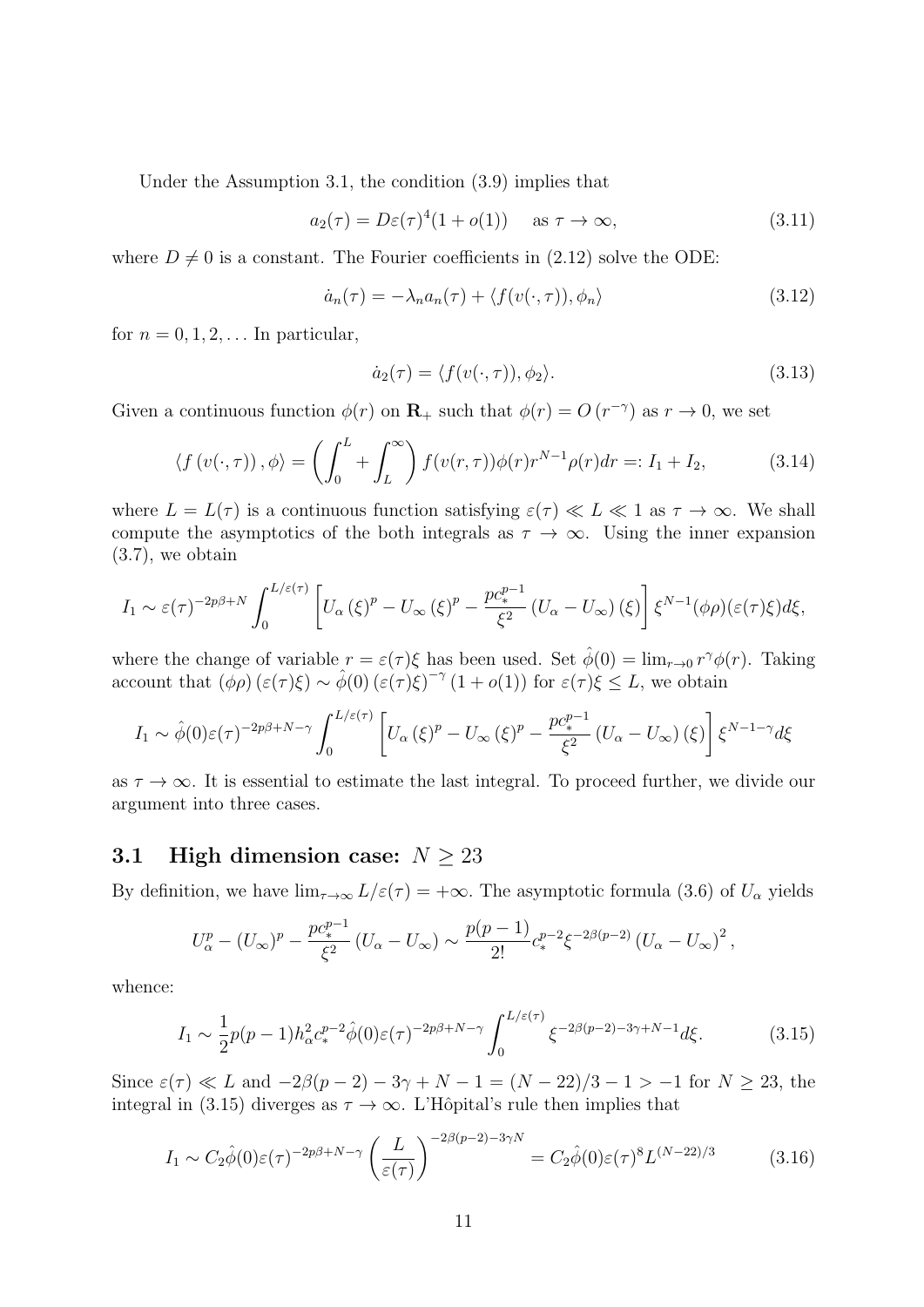as  $\tau \to \infty$ , where  $C_2 = 3p(p-1)h_\alpha^2 c_*^{p-2}/2(N-22) > 0$ .

We next consider  $I_2$ . Due to (3.11), we have

$$
f(v) \sim \frac{1}{2}p(p-1)c_*^{p-2}r^{-2\beta(p-2)}v^2.
$$

We now claim that the leading term of the outer solution is determined by the neutral mode only, i.e.,

$$
v(r,\tau) \sim a_2(\tau)\phi_2(r) \tag{3.17}
$$

in the outer region  $\varepsilon(\tau) \ll r$ .

To verify (3.17), we show that the remainder term cannot yield the same order of magnitude. Let us write

$$
v(r,\tau) = a_0(\tau)\phi_0 + a_1(\tau)\phi_1(r) + a_2(\tau)\phi_2(r) + Q(r,\tau), \tag{3.18a}
$$

$$
\langle Q(\cdot, \tau), \phi_k \rangle = 0 \quad (k = 0, 1, 2). \tag{3.18b}
$$

The equation (2.5) for *v* then reads

$$
Q_{\tau} = Q_{rr} + \left(\frac{N-1}{r} - \frac{r}{2}\right)Q_r - \beta Q + \frac{pc_*^{p-1}}{r^2}Q + f(v) - \sum_{k=0}^2 \left(\dot{a}_k(\tau) - \lambda_k a_k(\tau)\right)\phi_k(r)
$$

In view of Assumption 3.1 and (3.11), we expect that  $Q(r, \tau) \sim \varepsilon(\tau)^{\ell} F(r)$  with  $\ell \geq 4$  and

$$
\sum_{k=0}^{2} \left( \dot{a}_k(\tau) - \lambda_k a_k(\tau) \right) \phi_k(r) + \ell \varepsilon(\tau)^{\ell-1} \dot{\varepsilon}(\tau) F
$$
\n
$$
= \varepsilon(\tau)^{\ell} \left[ F'' + \left( \frac{N-1}{r} - \frac{r}{2} \right) F' - \beta F + \frac{p c_*^{p-1}}{r^2} F \right] +
$$
\n
$$
+ \frac{1}{2} p(p-1) c_*^{p-2} r^{-2\beta(p-2)} \left\{ \sum_{k=0}^{2} a_k(\tau) \phi_k(r) + \varepsilon(\tau)^{\ell} F \right\}^2 + \cdots
$$

Notice that  $4 - 2\beta(p - 2) = (N - 1)/3 > 0$  for  $p = p_L$ , whence the second term of the right-hand side is subdominant in the regions where  $\varepsilon(\tau) \ll r \ll 1$  due to (3.11). We then obtain

$$
F'' + \left(\frac{N-1}{r} - \frac{r}{2}\right)F' - \beta F + \frac{pc_*^{p-1}}{r^2}F = 0.
$$
 (3.19)

Due to classical ODE theory, every solution of (3.19) is expressed by a linear combination of two particular solutions. The one is given by  $\phi_2(r)$ . The other one grows exponentially as a function of  $r^2/4$  as  $r \to \infty$ . We thus obtain  $F(r) = C\phi_2(r)$  for some constant  $C \in \mathbb{R}$ , but then the orthogonality condition (3.18b) forces  $C \equiv 0$ . Consequently (3.17) follows.

We now substitute  $(3.17)$  to  $(3.14)$ , to get

$$
I_2 \sim \frac{p(p-1)}{2} c_*^{p-2} a_2(\tau)^2 \int_L^{\infty} \phi_2(r)^2 \phi(r) r^{-2\beta(p-2)+N-1} \rho dr.
$$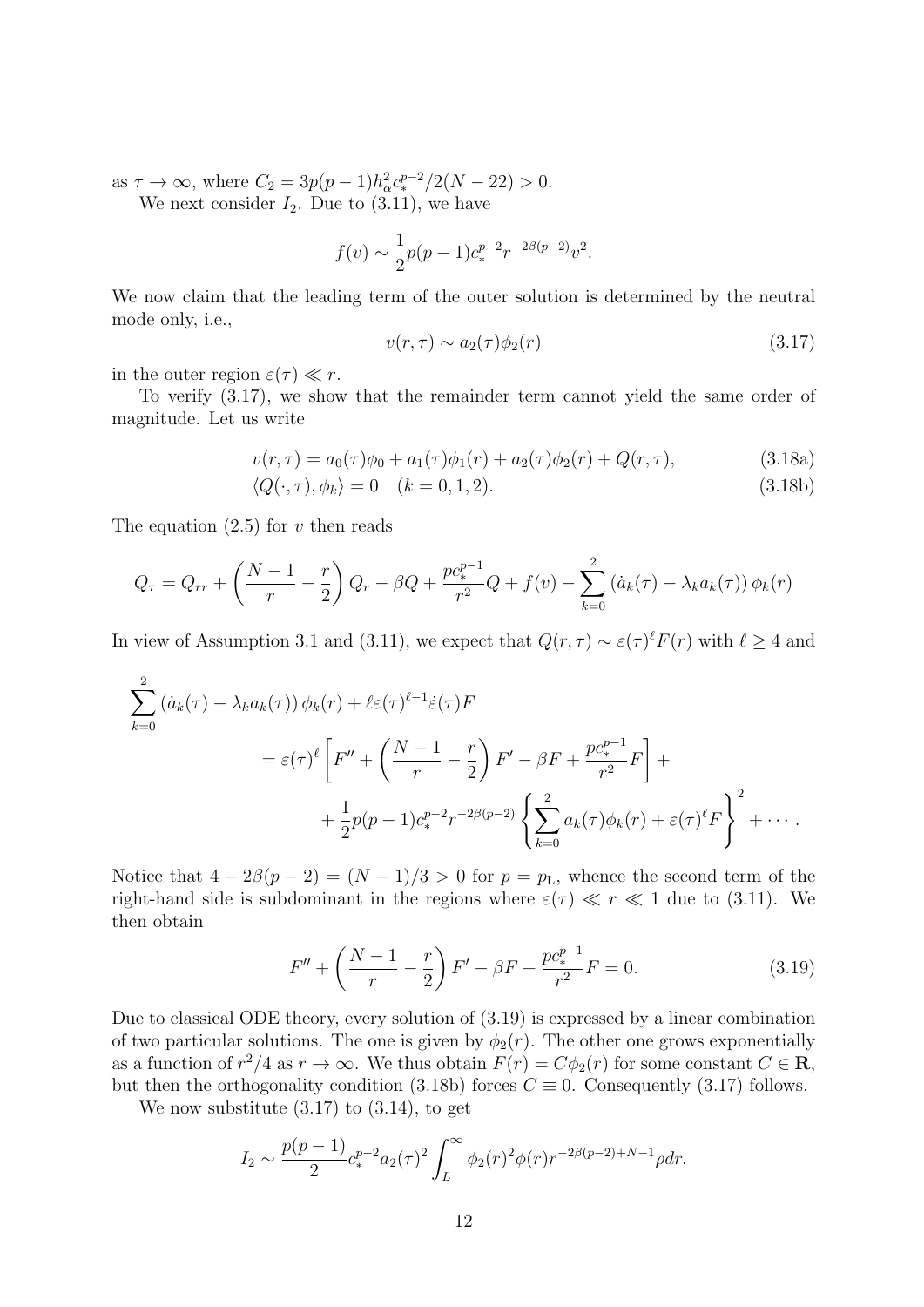Since  $\phi_2(r)^2 \phi(r) = O(r^{-3\gamma})$  as  $r \to 0$  and  $-2\beta(p-2) - 3\gamma + N - 1 = (N-22)/3 - 1 > -1$ for  $N \geq 23$ , the last integral converges as  $L \to 0$ . By (3.11) we then obtain

$$
I_2 \sim C_{N,2} a_2(\tau)^2 \left(= C_{N,2} D^2 \varepsilon(\tau)^8\right), \tag{3.20}
$$

where

$$
C_{N,2} = \frac{p(p-1)c_*^{p-2}}{2} \int_0^\infty \phi_2(r)^2 \phi(r) r^{-2\beta(p-2)+N-1} e^{-r^2/4} dr.
$$
 (3.21)

Putting (3.16) and (3.20) together, we obtain

$$
\langle f(v(\cdot,\tau)),\phi\rangle \sim C_2\hat{\phi}(0)\varepsilon(\tau)^8 L^{(N-22)/3} + C_{N,2}a_2(\tau)^2
$$

$$
\sim C_{N,2}a_2(\tau)^2
$$

as  $\tau \to \infty$ . Particularizing  $\phi(r) = \phi_2(r)$  in (3.14), we obtain, from (3.13),

$$
\dot{a_2}(\tau) = C_{N,2}^* a_2(\tau)^2 (1 + o(1)) \quad \text{as } \tau \to \infty,
$$

where  $C_{N,2}^*$  is the positive constant obtained by substituting  $\phi = \phi_2$  in (3.21). A tedious computation shows that  $C_{N,2}^*$  is positive. It then follows that

$$
a_2(\tau) = -\frac{1}{C_{N,2}^{\ast}\tau}(1 + o(1)), \qquad \varepsilon(\tau) = \frac{1}{\left(C_{N,2}^{\ast}\tau\right)^{1/4}}(1 + o(1)),
$$

whence  $\Phi(0, \tau) \sim (C_{N,2}^* \tau)^{(N-10)/12}$  as  $\tau \to \infty$ . Returning to the original variables, we conclude the desired result (1.16).

# **3.2** Low dimension case:  $11 \leq N \leq 21$

In the low dimensional case, the integral in  $(3.15)$  is convergent, so:

$$
I_1 \sim D_{N,2}\hat{\phi}(0)\varepsilon(\tau)^{-2p\beta+N-\gamma} = D_{N,2}\hat{\phi}(0)\varepsilon(\tau)^{\gamma}
$$

as  $\tau \to \infty$ , where

$$
D_{N,2} = C_1 \int_0^\infty \left( U_\alpha \left( \xi \right)^p - U_\infty \left( \xi \right)^p - \frac{p c_*^{p-1}}{\xi^2} \left( U_\alpha - U_\infty \right) \left( \xi \right) \right) \xi^{N-1-\gamma} d\xi > 0
$$

with  $C_1 = 2^{-1}p(p-1)c_2h_\alpha^2c_*^{p-2}$ .

On the other hand, Taylor approximation yields

$$
I_2 \sim \frac{p(p-1)c_*^{p-2}}{2} a_2(\tau)^2 \int_L^{\infty} \phi_2(r)^2 \phi(r) r^{-2\beta(p-2)+N-1} e^{-r^2/4} dr
$$
  
=  $O\left(\varepsilon(\tau)^8 L^{-(22-N)/3}\right)$ ,

where  $(3.11)$  has been used in the last step. Thus  $I_2$  yields subdominant contribution compared to  $I_1$ . We have therefore obtained:

$$
\langle f(v(\cdot,\tau)), \phi_2 \rangle \sim D_{N,2} \varepsilon(\tau)^\gamma \quad \text{ as } \tau \to \infty. \tag{3.22}
$$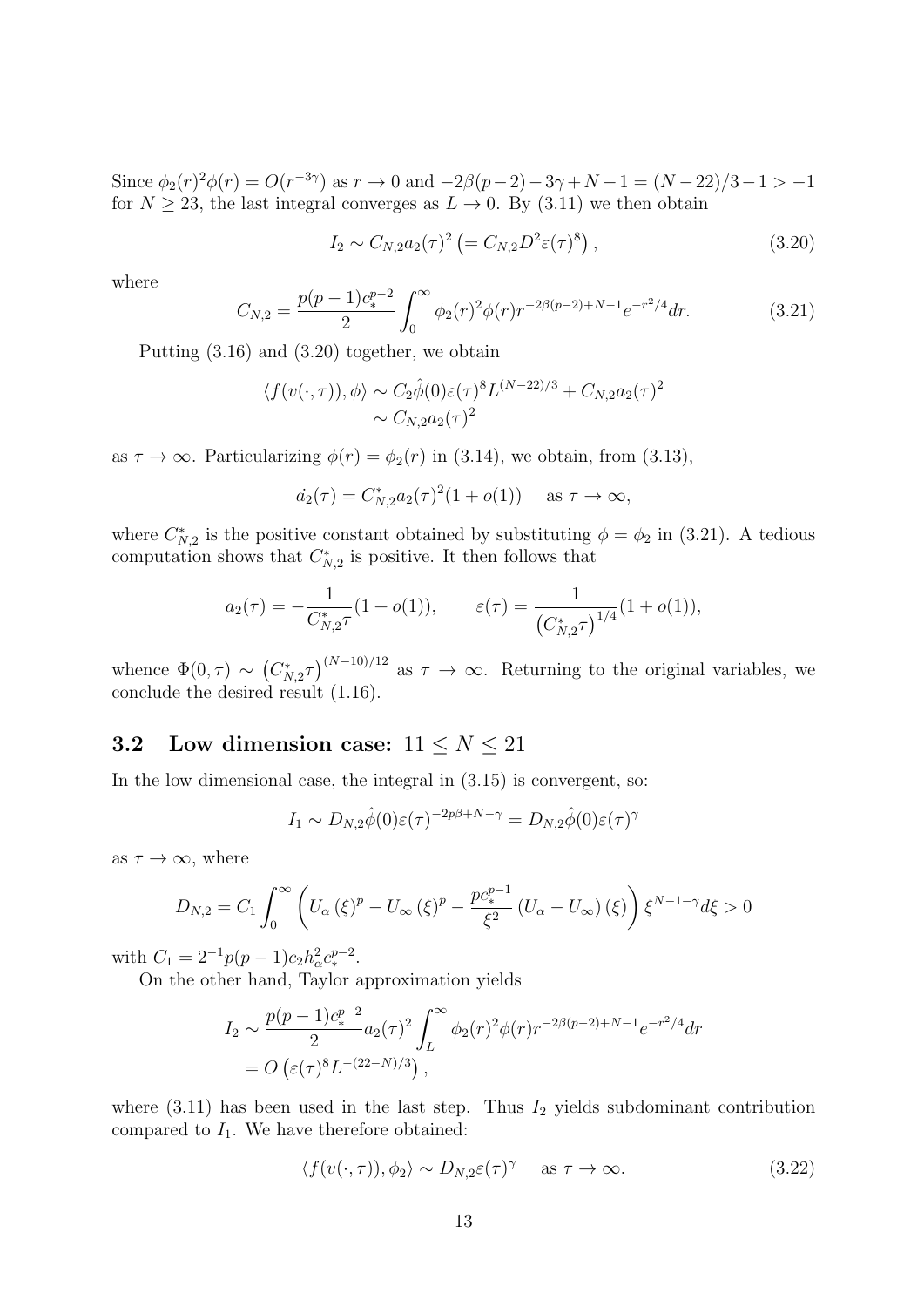As in the case of high dimensions, we want to show that the leading behavior of outer expansions is determined only by the neutral mode. To this end, we introduce a new variable:

$$
W = r^{\gamma}v.\tag{3.23}
$$

A direct computation shows that

$$
W_{\tau} = W_{rr} + \left(\frac{N - 1 - 2\gamma}{r} - \frac{r}{2}\right)W_r + 2W + g(W)
$$
 (3.24)

where  $g(W) = r^{\gamma} f(r^{-\gamma}W)$ .

Consider the Hilbert space  $X := L^2(\mathbf{R}_+, r^{N-2\gamma-1}\rho dr)$ . Notice that for  $N = 13, 16, 19$ , the number  $N-2\gamma$  is a positive integer, so the space X coincides with the space of all  $\alpha$  radial square integrable functions in  $\mathbf{R}^{N-2\gamma}$  with respect to the weighted measure  $\rho(|y|)dy$ . The linear operator *L* defined by

$$
-\mathcal{L}\psi = \psi'' + \left(\frac{N-1-2\gamma}{r} - \frac{r}{2}\right)\psi' + 2\psi, \quad \psi \in D(\mathcal{L}) = \{\varphi \in L^2_{\text{loc}}(0,\infty) \, ; \varphi, \varphi' \in X\}.
$$

is self-adjoint. Its spectrum consists of the same eigenvalues  $\{\lambda_n\}_{n=0}^{\infty}$  as of *A* and eigenfunctions associated with  $\lambda_n$  are given by

$$
\psi_n(r) = r^\gamma \phi_n(r),\tag{3.25a}
$$
\n
$$
\Gamma(\nu+1) n! \quad (\nu+1) n! \quad (\nu+1) n! \quad (\nu+1) n! \quad (\nu+1) n! \quad (\nu+1) n! \quad (\nu+1) n! \quad (\nu+1) n! \quad (\nu+1) n! \quad (\nu+1) n! \quad (\nu+1) n! \quad (\nu+1) n! \quad (\nu+1) n! \quad (\nu+1) n! \quad (\nu+1) n! \quad (\nu+1) n! \quad (\nu+1) n! \quad (\nu+1) n! \quad (\nu+1) n! \quad (\nu+1) n! \quad (\nu+1) n! \quad (\nu+1) n! \quad (\nu+1) n! \quad (\nu+1) n! \quad (\nu+1) n! \quad (\nu+1) n! \quad (\nu+1) n! \quad (\nu+1) n! \quad (\nu+1) n! \quad (\nu+1) n! \quad (\nu+1) n! \quad (\nu+1) n! \quad (\nu+1) n! \quad (\nu+1) n! \quad (\nu+1) n! \quad (\nu+1) n! \quad (\nu+1) n! \quad (\nu+1) n! \quad (\nu+1) n! \quad (\nu+1) n! \quad (\nu+1) n! \quad (\nu+1) n! \quad (\nu+1) n! \quad (\nu+1) n! \quad (\nu+1) n! \quad (\nu+1) n! \quad (\nu+1) n! \quad (\nu+1) n! \quad (\nu+1) n! \quad (\nu+1) n! \quad (\nu+1) n! \quad (\nu+1) n! \quad (\nu+1) n! \quad (\nu+1) n! \quad (\nu+1) n! \quad (\nu+1) n! \quad (\nu+1) n! \quad (\nu+1) n! \quad (\nu+1) n! \quad (\nu+1) n! \quad (\nu+1) n! \quad (\nu+1) n! \quad (\nu+1) n! \quad (\nu+1) n! \quad (\nu+1) n! \quad (\nu+1) n! \quad (\nu+1) n! \quad (\nu+1) n! \quad (\nu+1) n! \quad (\nu+1) n! \quad (\nu+1) n! \quad (\nu+1) n! \quad (\nu+1) n! \quad (\nu+1) n! \quad (\nu+1) n! \quad (\nu+1) n! \quad (\nu+1) n! \quad (\nu+1) n! \quad (\nu+1) n! \quad (\nu+1) n! \quad (\nu+1) n!
$$

$$
=c_n \frac{\Gamma(\nu+1) n!}{\Gamma(\nu+n+1)} L_n^{(\nu)}\left(\frac{r^2}{4}\right) \tag{3.25b}
$$

 $(cf. (2.11))$ . They satisfy

$$
\psi_n'' + \left(\frac{N-1-2\gamma}{r} - \frac{r}{2}\right)\psi_n' + (\lambda_n + 2)\psi_n = 0
$$

and

$$
\int_0^\infty \phi_n(r)\phi_m(r)r^{N-1}\rho dr = \int_0^\infty \psi_n(r)\psi_m(r)r^{N-1-2\gamma}\rho dr
$$

for all  $n, m = 0, 1, \dots$  The Fourier expansion  $(2.12)$  reads

$$
W(r,\tau) = a_0(\tau)\psi_0 + a_1(\tau)\psi_1(r) + a_2(\tau)\psi_2(r) + Q(r,\tau), \qquad (3.26)
$$

where  $Q(r,\tau) = \sum_{k=3}^{\infty} a_k(\tau) \psi_k(r)$ . What we want show is that:

$$
W(r,\tau) \sim a_2(\tau)\psi_2(r) \quad \text{ for } \varepsilon(\tau) \ll r \ll 1
$$

as  $\tau \to \infty$ . To this end, we have to exclude the possibility that the remainder term  $Q(r, \tau)$ , as well as the first two terms in (3.26), could contribute to the leading term. This is not clear. Indeed, the technique to be presented below was developed in [20] in the case  $p = p_{\text{JL}}$ . In that paper, the remainder term corresponding to  $Q(r, \tau)$  above does yield the same order of magnitude as of the leading term, e.g., for  $r = \varepsilon(\tau)^a$  with  $a \in (0,1)$ .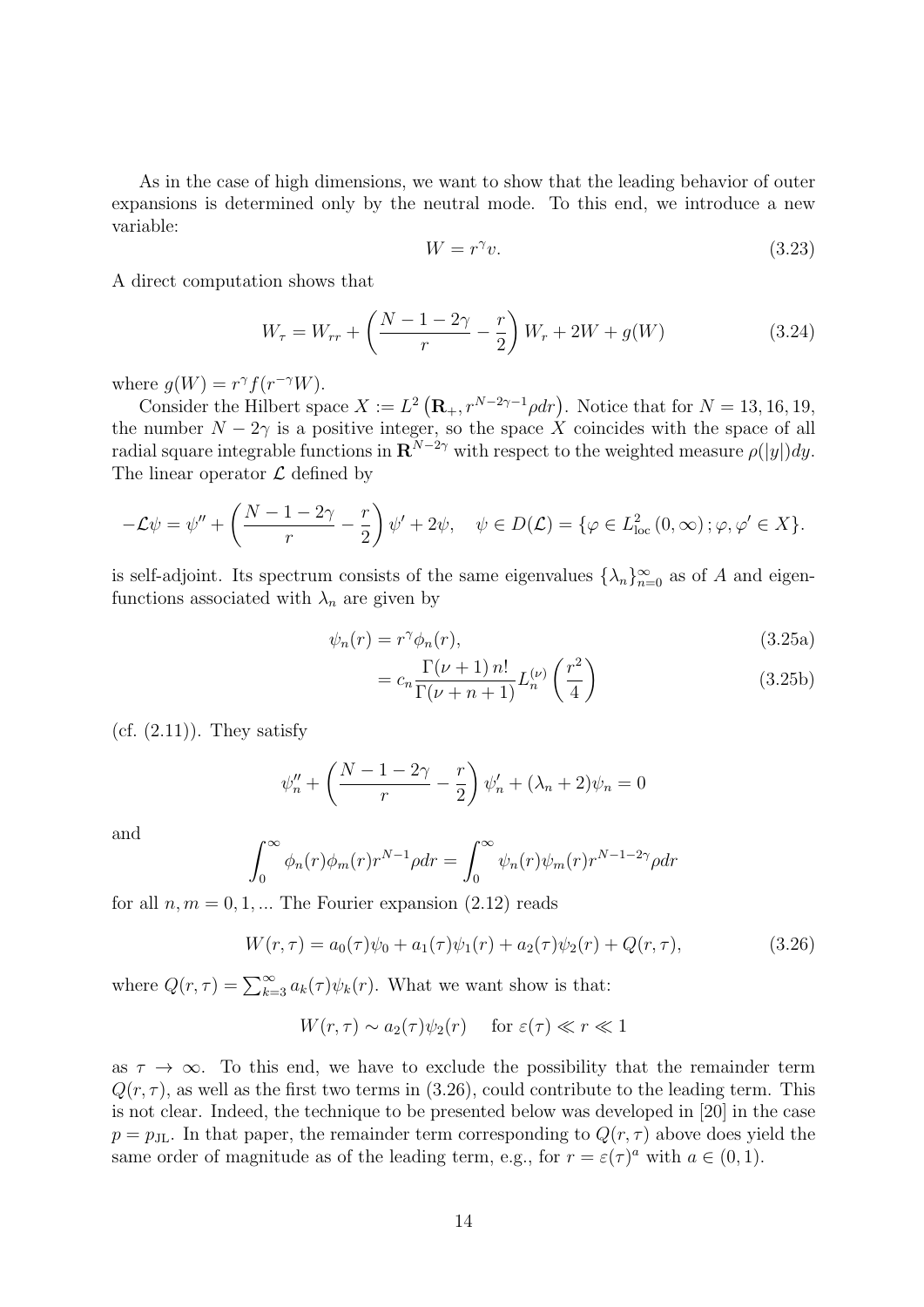In order to take the possible contribution into account, we shall consider the equation (3.24) in a weak sense. We first notice that (3.22) suggests replacing  $g(W)$  by  $D_{N,2}\varepsilon(\tau)$ <sup>*γ*</sup>*S*(*r*) with the functional *S* defined by

$$
\langle S, \psi \rangle = \psi(0) \quad \text{for } \psi \in C([0, \infty)). \tag{3.27}
$$

The functional *S* may be regarded as the Dirac mass over an Euclidean space of "fractional dimension". We now define a subspace *V* of *X* by

$$
V := D(\mathcal{L}^2) = \{ \psi \in X; \ \|\psi\|_V^2 := \|\psi\|^2 + \|\mathcal{L}^2 \psi\|^2 < +\infty \}.
$$

It is a Hilbert space endowed with canonical inner product. By the self-adjointness of *L*, we have

$$
(\psi, \psi_n)_V = (\psi, \psi_n)_X + (\mathcal{L}^2 \psi, \mathcal{L}^2 \psi_n)_X = (1 + \lambda_n^4) (\psi, \psi_n)_X
$$
\n(3.28)

for all *n*. Let us write

$$
\Psi_n(r) = \frac{\psi_n(r)}{\sqrt{1 + \lambda_n^4}}.
$$

Since  $\{\psi_n\}_{n=0}^{\infty}$  is a complete orthonormal system in *X*, so is  $\{\Psi_n\}_{n=0}^{\infty}$  in *V* due to (3.28). The dual space V' plays a fundamental role in our asymptotic analysis. In the following, we define a map  $\iota : X \to V'$  by

$$
\langle uF, \psi \rangle = \int_0^\infty F(r)\psi(r)r^{N-2\gamma-1}\rho dr \quad \text{ for } \psi \in V. \tag{3.29}
$$

Each element  $F \in X$  may thus be regarded as an element of  $V'$  by identifying it with  $\iota F$ , whence *X* is canonically embedded in *V ′* .

**Proposition 3.2.** *A bounded linear functional T on V is expressed as*

$$
T = \sum_{j=0}^{\infty} \langle T, \psi_j \rangle \psi_j \quad \text{in } V' \tag{3.30}
$$

*and there holds*

$$
||T||_{V'}^2 = \sum_{j=0}^{\infty} \frac{|\langle T, \psi_j \rangle|^2}{1 + \lambda_j^4}.
$$
\n(3.31)

*Conversely, if the series in the right-hand side of* (3.31) *converges for some linear functional*  $T = T_0$  *defined in*  $C([0, \infty))$ *, then*  $T_0$  *may be uniquely extended to a bounded linear functional*  $\tilde{T}$  *such that*  $\langle \tilde{T}, \psi_n \rangle = \langle T_0, \psi_n \rangle$  *for each n.* 

To keep the flow of the main argument, we shall postpone the proof of Proposition 3.2 to *§*4 and admit the statement here. We shall apply Proposition 3.2 for *S* as in (3.27). Since  $\langle S, \psi_n \rangle = c_n$  by (2.8a) and (3.25b), the only thing that we have to check is that

$$
\sum_{n=0}^{\infty} \frac{c_n^2}{1 + \lambda_n^4} < +\infty,\tag{3.32}
$$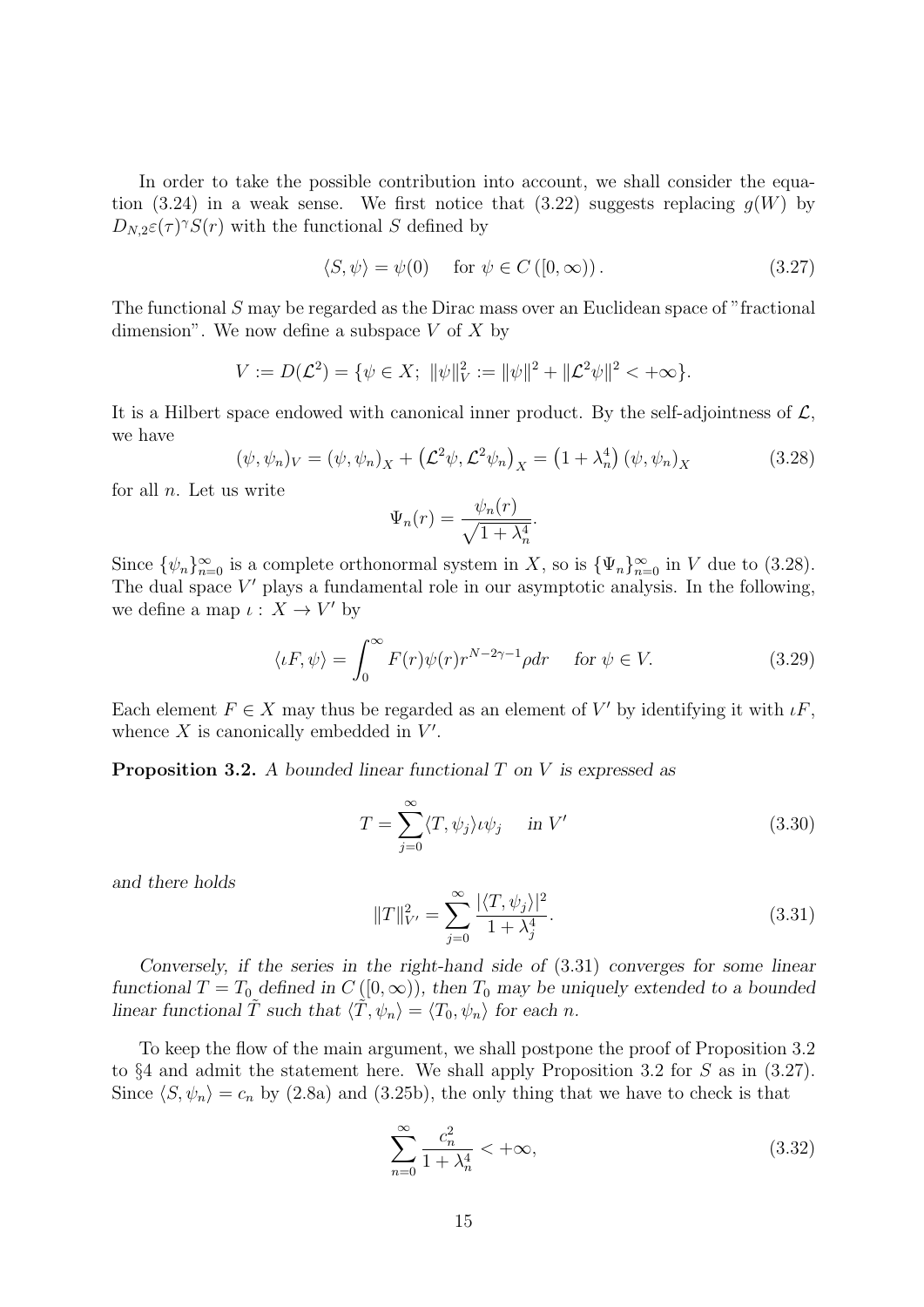where  ${c_n} \subset \mathbb{R}$  is explicitly given in (2.9). Notice that  $-\gamma + N/2 = (N-4)/6 = 2 + \theta$ with  $|\theta| \leq 1$  for  $N \leq 22$  and  $p = p_L$ . Recalling the well-known Stirling formula:

$$
\Gamma(z) \sim \sqrt{2\pi} e^{-z} z^{z-1/2}
$$
 as  $|z| \to \infty, -z \notin \mathbf{R}_+,$ 

we have

$$
\frac{\Gamma(n+2+\theta)}{\Gamma(n+1)} \sim e^{\theta(1+\theta)}(n+1)^{1+\theta} \quad \text{as } n \to \infty.
$$
 (3.33)

It follows from (2.9) and (3.33) that

$$
c_n^2 = O\left(n^{1+\theta}\right) \quad \text{as } n \to \infty. \tag{3.34}
$$

Hence the condition (3.32) holds and the functional *S* may be uniquely extended to a bounded linear functional on *V*, still denoted by  $S(r)$ , due to Proposition 3.2. We have arrived a crucial point in our approach.

**Assumption 3.2.** The nonlinear term  $g(W)$  may be replaced by  $\chi \in (f)^\gamma S(f)$  with the extension  $S(r)$  to  $V'$ . Accordingly, the evolution of  $W$  is governed by the equation

$$
W_{\tau} = W_{rr} + \left(\frac{N-1-2\gamma}{r} - \frac{r}{2}\right)W_r + 2W + \chi \varepsilon(\tau)^{\gamma} S(r) \quad \text{in } V', \tag{3.35}
$$

*where*  $\chi = D_{N,2}$ *.* 

Notice that the Fourier expansion (3.26) also makes sense in *V ′* since the topology given by the norm of *V ′* is weaker than that of *X*.

*Remark* 3.3*.* It might sound curious to consider the equation in *V ′* , since our sought-for solution  $\Phi$  should belong to  $L^2_{r,\rho}(\mathbf{R}^N)$ . This is not a contradiction, because we use the *outer solution* only in the region  $\{\varepsilon(\tau) \ll r\}$ . Therefore the outer solution can grow as  $r \to 0$  and do not necessarily belong to  $L^2_{r,\rho}(\mathbf{R}^N)$ .

Suppose that the order of  $Q(r, \tau)$  is  $\varepsilon(\tau)^m$  for some  $m > 0$ , neglecting some possible logarithmic correction such as  $\log \varepsilon(\tau)$ ,  $\log |\log \varepsilon(\tau)|$ ,... Namely,

$$
Q(r,\tau) \sim \varepsilon(\tau)^m F(r), \quad \text{as } \tau \to \infty,
$$
\n(3.36)

$$
\langle F, \psi_j \rangle = 0 \quad \text{for } j = 0, 1, 2. \tag{3.37}
$$

Since the order of *Q* should be higher than  $a_2(\tau)$  in every compact subset of  $(0, \infty)$ , we may assume  $m > 4$  (cf.  $(3.11)$ ). It then turns out that

$$
m\varepsilon(\tau)^{m-1}\dot{\varepsilon}(\tau)F = \varepsilon(\tau)^m \left( F'' + \left( \frac{N-1-2\gamma}{r} - \frac{r}{2} \right) F' + 2F \right) + \chi \varepsilon(\tau)^\gamma \left\{ S - \sum_{k=0}^2 \langle S, \psi_k \rangle \psi_k \right\} \quad \text{in } V'. \tag{3.38}
$$

Suppose now that  $4 < m < \gamma$ . Due to the basic hypothesis (3.2) on  $\dot{\varepsilon}(\tau)$ , the function *F* should then satisfy

$$
F'' + \left(\frac{N-1-2\gamma}{r} - \frac{r}{2}\right)F' + 2F = 0 \quad \text{in } V'
$$
 (3.39)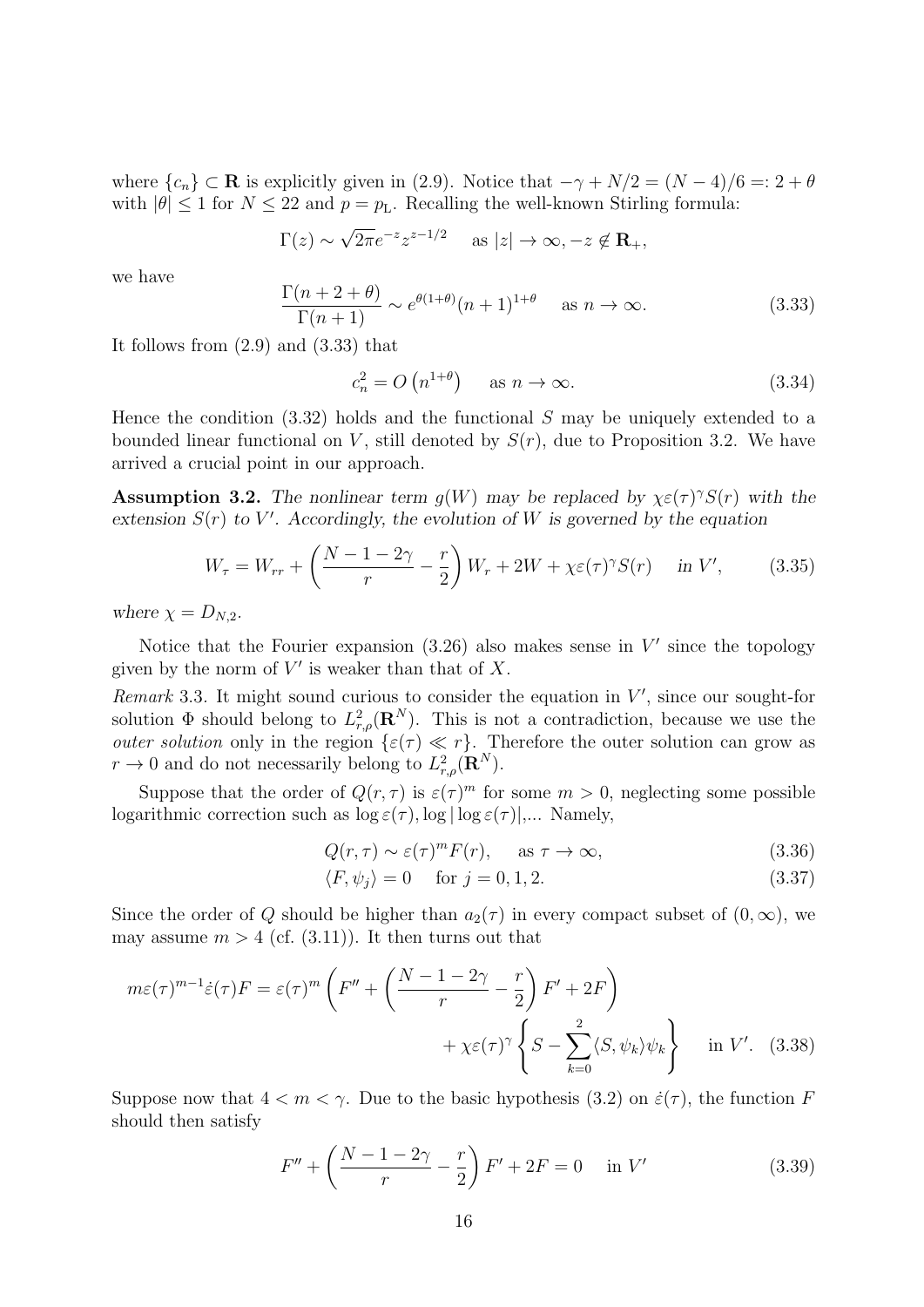and (3.37). Similarly to the case of high dimensions (cf. (3.19)), there exists no nontrivial solution of (3.39) in *V*' satisfying (3.37), whence  $F \equiv 0$ .

We next suppose that  $m = \gamma$ . In this case the function *F* satisfies

$$
-\left[F'' + \left(\frac{N-1-2\gamma}{r} - \frac{r}{2}\right)F' + 2F\right] = \chi \left\{S - \sum_{k=0}^{2} \langle S, \psi_k \rangle \psi_k\right\} \quad \text{in } V'. \tag{3.40}
$$

**Lemma 3.4.** *Assume that*  $N \leq 22$  *holds. Then there exists a unique solution of* (3.40) *in V ′ satisfying* (3.37)*. It is expressed as*

$$
F(r) = \sum_{j=3}^{\infty} \frac{1}{j-2} \langle S, \psi_j \rangle \psi_j,
$$

where the convergence takes place by the norm of  $V'$ . Moreover, there is a positive *constant C*(*N*) *depending only on N such that*

$$
F(r) \sim \chi C(N) r^{-(N-2-2\gamma)} \quad \text{as } r \to 0. \tag{3.41}
$$

*Remark* 3.5*.* The assumption on *N* in Lemma 3.4 is not optimal. If we consider general dimensions, larger spaces than *V ′* have to be selected in accordance with *N*.

The proof of Lemma 3.4 is postponed to *§*4. Loosely speaking, we may understand that the leading term of  $F(r)$  as  $r \to 0$  is determined by the fundamental solution of the Laplace equation in the "fractional dimension".

We then finally show that the case  $m > \gamma$  should be ruled out. Taking a duality product with  $\psi_n$  in (3.35), we have

$$
\dot{a}_n(\tau) + \lambda_n a_n(\tau) = \chi \varepsilon(\tau)^\gamma \psi_n(0) \tag{3.42}
$$

for each *n*. Since all the Fourier coefficients  $a_n(\tau)$ ,  $n \neq 2$ , as well as their derivatives should be at most of order  $\varepsilon(\tau)^m$ , the relation (3.42) implies  $\chi \psi_n(0) = 0$ , a contradiction.

Hence we conclude  $m = \gamma$ . It follows from (3.42) again that

$$
a_n(\tau) = -\chi \psi_n(0) \int_{\tau}^{\infty} e^{-\lambda_n(s-\tau)} \varepsilon(s)^\gamma ds
$$

for  $n = 0, 1, 2$ , whence  $|a_0(\tau)| \ll |a_1(\tau)| \ll |a_2(\tau)| \ll 1$  as  $\tau \to \infty$ . Since  $N - 2\gamma - 2 = 2\beta$ and  $\gamma - 2\beta = 4$ , we then see

$$
Q(r,\tau) \sim \chi C(N)\varepsilon(\tau)^{\gamma}r^{-(N-2\gamma-2)} = o\left(\varepsilon(\tau)^4\right) \quad \text{for } \varepsilon(\tau) \ll r \ll 1
$$

as  $\tau \to \infty$ . Hence the following outer expansions are obtained:

$$
\Phi_{\text{out}}(r,\tau) \sim \Phi_{\infty}(r) + c_2 a_2(\tau) r^{-\gamma} \quad \text{for } \varepsilon(\tau) \ll r \ll 1,
$$
\n(3.43a)

$$
a_2(\tau) = -\chi c_2 \int_{\tau}^{\infty} \varepsilon(s)^{\gamma} ds. \tag{3.43b}
$$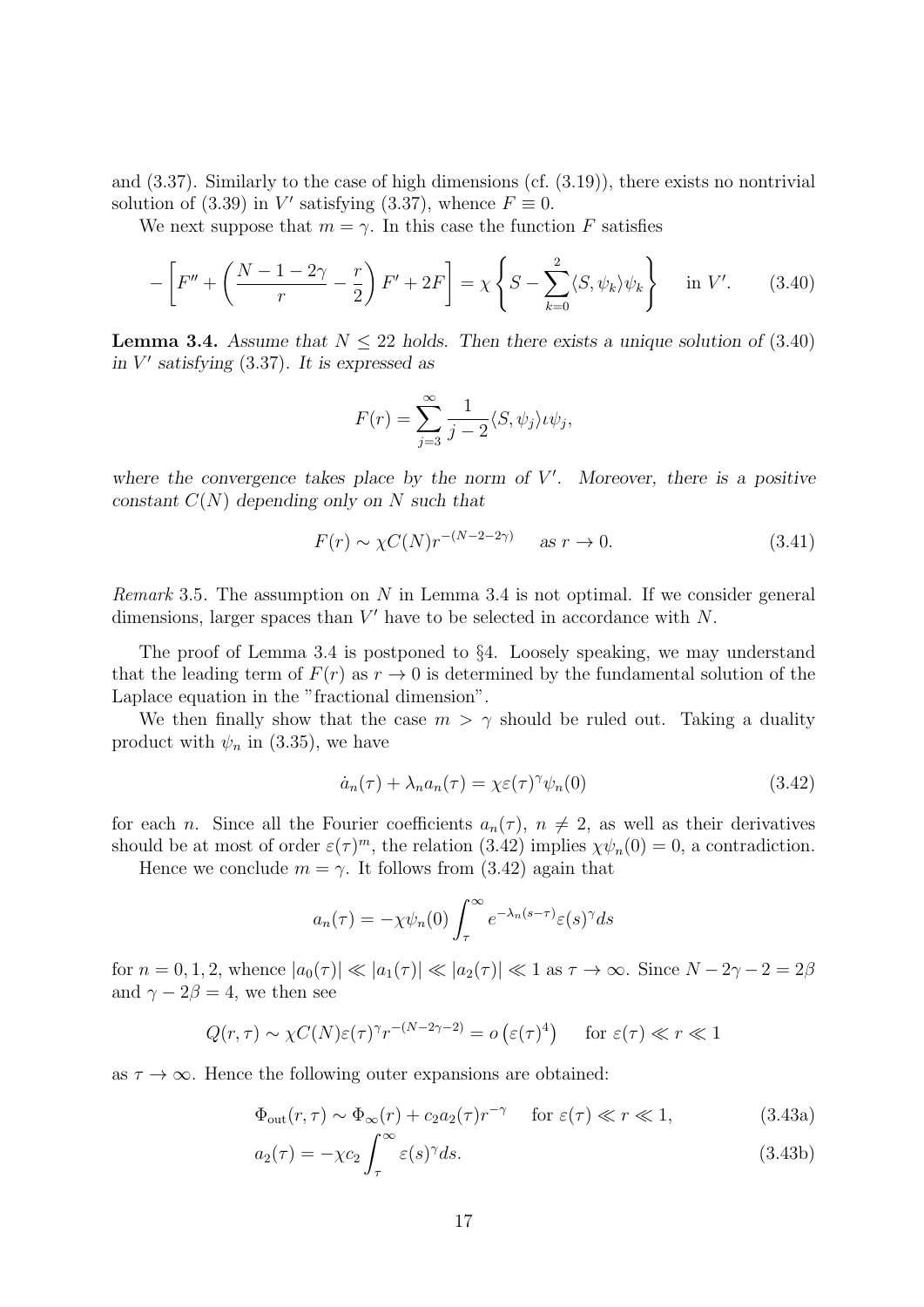Matching the outer expansions (3.43) with the inner ones (3.7) with  $\alpha = 1$  in the intermediate region  $\varepsilon(\tau) \ll r \ll 1$ , we obtain an asymptotic integral equation

$$
-h_1 \varepsilon(\tau)^4 \sim -\chi c_2^2 \int_{\tau}^{\infty} \varepsilon(s)^\gamma ds.
$$

The solution of the corresponding asymptotic differential equation is given by

$$
\varepsilon(\tau) \sim (K\tau)^{-(p-1)/2}
$$
 with  $K = \frac{\chi c_2^2}{2(p-1)h_1}$ ,  
 $a_2(\tau) \sim -\frac{12\chi c_2}{N-10} K^{-(N+2)/(N-10)} \tau^{-12/(N-10)}$ ,

whence  $\Phi(0, \tau) \sim K\tau$  as  $\tau \to \infty$ . Returning to the original variables, we conclude (1.14).

### **3.3 Threshold dimension case:** *N* = 22

Since the principal contributions from  $I_1$  and  $I_2$  are balanced in this case, we shall elaborate the detail. As in the previous cases, we shall show that the neutral mode

$$
v(y,\tau) \sim a_2(\tau)\phi_2(r) \tag{3.44}
$$

is an only reasonable approximation of the leading term in outer regions. To show this, we return to the computation of *I*:

$$
I = \int_0^\infty f(v(r,\tau))\phi(r)r^{N-1}\rho(r)dr = I_1 + I_2,
$$

where  $\phi$  is a continuous function on **R**<sub>+</sub> such that  $\phi(r) = O(r^{-\gamma})$  as  $r \to 0$ . We then expect that, for r bounded away from zero,  $v$  is so small that the nonlinear term  $f(v)$ may be approximated by a quadratic function of *v*. Combining this with (3.9), we obtain

$$
I_2 \sim \frac{p(p-1)c_*^{p-2}}{2} B^2 \hat{\phi}(0) \varepsilon(\tau)^{2(\gamma-2\beta)} \int_L^{\infty} r^{-3\gamma - 2\beta(p-2) + N - 1} e^{-r^2/4} dr,
$$

where  $\hat{\phi}(0) := \lim_{r \to 0+} r^{\gamma} \phi(r)$  is a constant. After some algebraic computations, we obtain  $-3\gamma - 2\beta(p-2) + N - 1 = -1$  and thus

$$
I_2 \sim -\frac{p(p-1)c_*^{p-2}}{2} B^2 \hat{\phi}(0)\varepsilon(\tau)^8 \log L
$$
 as  $\tau \to \infty$ .

On the other hand, we have

$$
I_1 \sim \frac{p(p-1)}{2} c_*^{p-2} h_\alpha^2 \hat{\phi}(0) \varepsilon(\tau)^8 \log \frac{L}{\varepsilon(\tau)}.
$$

Since the whole formula of *I* doesn't depend on *L*, the free constant  $\alpha$  should be determined so that  $h_{\alpha} = B$ . As a result, we obtain

$$
\langle f(v(\cdot,\tau)), \phi \rangle \sim E\hat{\phi}(0)\varepsilon(\tau)^8 |\log \varepsilon(\tau)| \quad \text{as } \tau \to \infty
$$
  
with  $E = \frac{p(p-1)}{2} h_\alpha^2 c_*^{p-2} > 0.$  (3.45)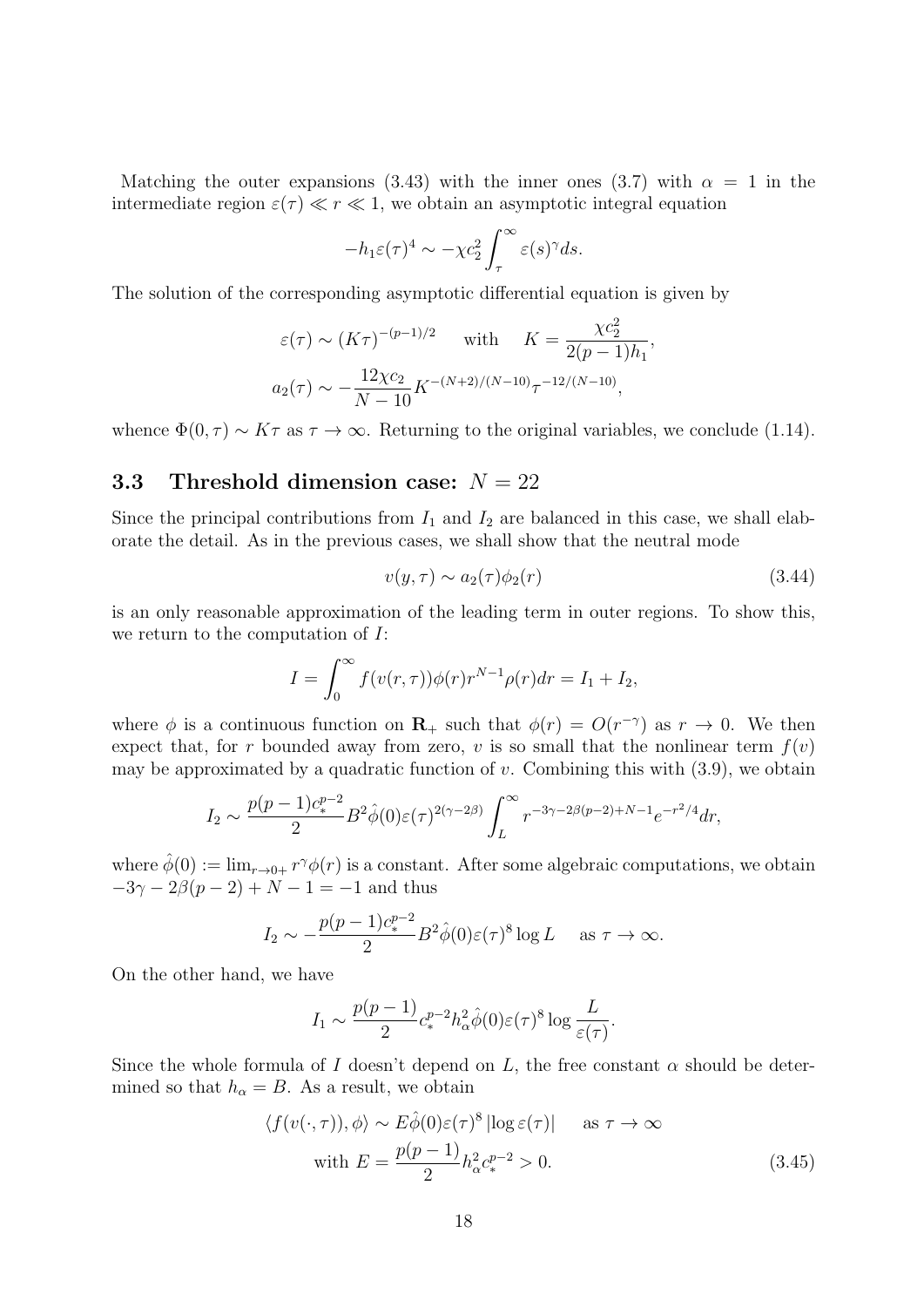It is worth pointing out that the Dirac and the Taylor approximations of  $f(v)$  are balanced as it can be seen in the appearance of the logarithmic factor. It is fascinating to replace  $f(v)$  by the Dirac mass with suitable strength. A better way to see this is to argue with the dependent variable  $W$  as in  $(3.23)$ , which solves equation  $(3.24)$ . The matching condition (3.9) reads

$$
W(r,\tau) \sim -B\varepsilon(\tau)^4\tag{3.46}
$$

as  $r \to 0$ . Due to the basic assumption that  $p = p<sub>L</sub>$  with  $N = 22$ , we have  $\gamma = 8$ . Equation (3.24) is then reduced to

$$
W_{\tau} = W_{rr} + \left(\frac{5}{r} - \frac{r}{2}\right)W_r + 2W + r^8 f\left(r^{-8}W\right). \tag{3.47}
$$

This is essentially a six-dimensional parabolic equation and function *W* is naturally understood to be a radial solution of

$$
W_{\tau} = \Delta_{(6)}W - \frac{y \cdot \nabla_{(6)}W}{2} + 2W + g(W), \qquad (3.48a)
$$

$$
g(W) := |y|^8 f (|y|^{-8} W), \qquad (3.48b)
$$

where  $\Delta_{(6)}$  and  $\nabla_{(6)}$  stand for the Laplacian and gradient in  $\mathbb{R}^6$ , respectively. The linear operator defined by

$$
-\mathcal{L}\psi = \Delta_{(6)}\psi - \frac{y \cdot \nabla_{(6)}\psi}{2} + 2\psi, \quad \psi \in D(\mathcal{L}) \equiv V \simeq H_{r,\rho}^2(\mathbf{R}^6)
$$

is self-adjoint. Its spectrum consists only of the same eigenvalues as of operator *A* and

$$
\mathcal{L}\psi_n = \lambda_n \psi_n, \qquad \phi_n(r) = r^{-8} \psi_n(r)
$$

for  $n = 0, 1, 2, \dots$ , where  $\phi_n$  is the eigenfunction of *A* associated with eigenvalue  $\lambda_n$ . We now impose the following assumption instead of Assumption 3.2.

**Assumption 3.3.** The nonlinear term  $g(W)$  may be replaced by  $E\varepsilon(\tau)^8 |\log \varepsilon(\tau)| \delta(y)$ . *Accordingly, the evolution of W is governed by the equation*

$$
W_{\tau} = \Delta_{(6)}W - \frac{y \cdot \nabla_{(6)}W}{2} + 2W + E\varepsilon(\tau)^{8} |\log \varepsilon(\tau)| \delta(y) \quad \text{in } V', \tag{3.49}
$$

*where*  $\delta(y)$  *denotes the extension to V'* of the Dirac mass supported at the origin of  $\mathbb{R}^6$ .

As far as the author knows, the approximation of the nonlinear term by means of the Dirac mass was first used in the context of the classical Stephan problem [11].

Let us write

$$
W(r,\tau) = a_0(\tau)\psi_0(r) + a_1(\tau)\psi_1(r) + a_2(\tau)\psi_2(r) + Q(r,\tau),
$$
  

$$
\langle Q(\cdot,\tau), \psi_j \rangle = 0 \quad (j = 0,1,2).
$$

Arguing as in §§3.2, we expect the magnitude of  $Q(r, \tau)$  as  $\tau \to \infty$  is  $\varepsilon(\tau)^8 |\log \varepsilon(\tau)|$ :

$$
Q(y,\tau) \sim E\varepsilon(\tau)^8 |\log \varepsilon(\tau)| F(y)
$$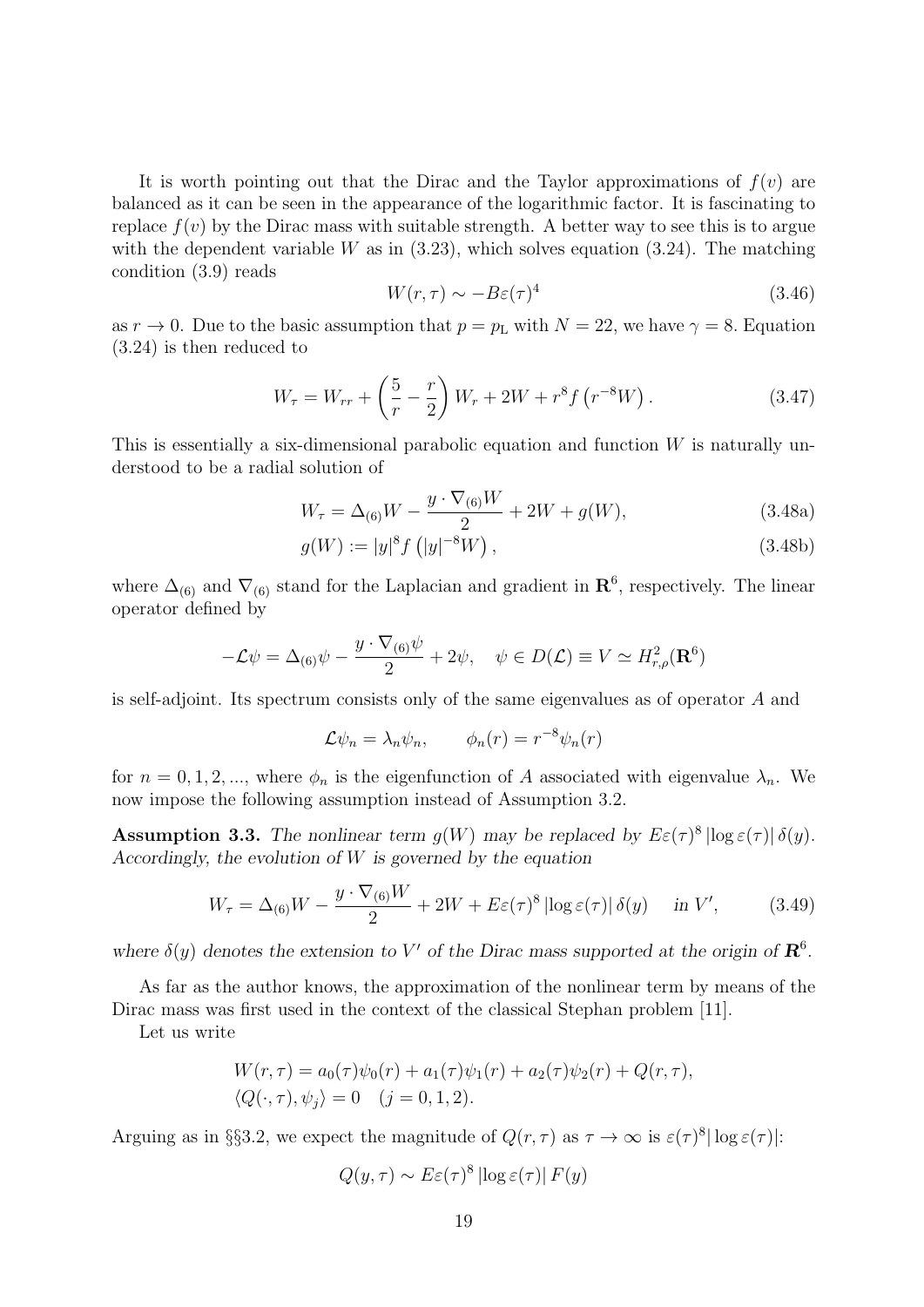as  $\tau \to \infty$ , where  $F \in V'$  is a radial function satisfying

$$
-\Delta_{(6)}F + \frac{y \cdot \nabla_{(6)}F}{2} - 2F = \delta(y) - \sum_{k=0}^{2} \langle \delta, \psi_k \rangle \psi_k \quad \text{in } V',
$$
  

$$
\langle F, \psi_j \rangle = 0 \quad (j = 0, 1, 2).
$$

It then follows from Lemma 3.4 that the function *F* behaves like the fundamental solution of the Laplace equation in  $\mathbb{R}^6$ , that is,

$$
F(y) \sim C_6 |y|^{-4} \quad \text{as } |y| \to 0,
$$
\n(3.50)

where  $C_6 > 0$  is a universal constant. Summarizing, we have obtained

$$
Q(y,\tau) \sim C_6 E \varepsilon(\tau)^8 |\log \varepsilon(\tau)| |y|^{-4}.
$$

This is smaller than  $\varepsilon(\tau)^4$  in the intermediate region:

$$
\varepsilon(\tau)|\log \varepsilon(\tau)|^{1/4} \ll |y| \ll 1. \tag{3.51}
$$

Notice that the function *Q* is no longer subdominant for, e.g.,  $|y| = \varepsilon(\tau) |\log \varepsilon(\tau)|^{1/8}$  in this case. For this reason, unlike the previous cases, we have to restrict the outer region to  $\{\varepsilon(\tau) | \log \varepsilon(\tau) |^{1/4} \ll |y|\}$ , in which the Dirac mass contributes to the leading term only through the neutral mode  $a_2(\tau)\psi_2(y)$ . The matching condition (3.9) is then satisfied with  $B = c_2$  (cf. (2.9)). We have obtained the following outer expansions:

$$
\Phi_{\text{out}}(r,\tau) \sim \Phi_{\infty}(r) + c_2 a_2(\tau) r^{-\gamma} \quad \text{for } \varepsilon(\tau) \ll r \ll 1,
$$
\n(3.52a)

$$
a_2(\tau) = Ec_2 \int_{\tau}^{\infty} \varepsilon(s)^8 \log \varepsilon(s) ds.
$$
 (3.52b)

Matching the outer expansions (3.52) with the inner ones (3.7) in the inter mediate region (3.51), we obtain an asymptotic integral equation

$$
-h_{\alpha}\varepsilon(\tau)^{4} \sim Ec_{2}^{2} \int_{\tau}^{\infty} \varepsilon(s)^{8} \log \varepsilon(s) ds
$$

as  $\tau \to \infty$ . The corresponding asymptotic differential equation is then given by

$$
\dot{\varepsilon}(\tau) \sim \frac{Ec_2^2}{4h_\alpha} \varepsilon(\tau)^5 \log \varepsilon(\tau),
$$

which may be solved asymptotically:

$$
\varepsilon(\tau) \sim (D\tau \log \tau)^{-1/4}
$$
 with  $D = \frac{Ec_2^2}{4h_\alpha}$ , (3.53)

$$
a_2(\tau) \sim -\frac{c_2 E}{4} \tau \log \tau,\tag{3.54}
$$

whence  $\Phi(0, \tau) \sim D\tau \log \tau$  as  $\tau \to \infty$ . Returning to the original variables, we conclude the desired result (1.15).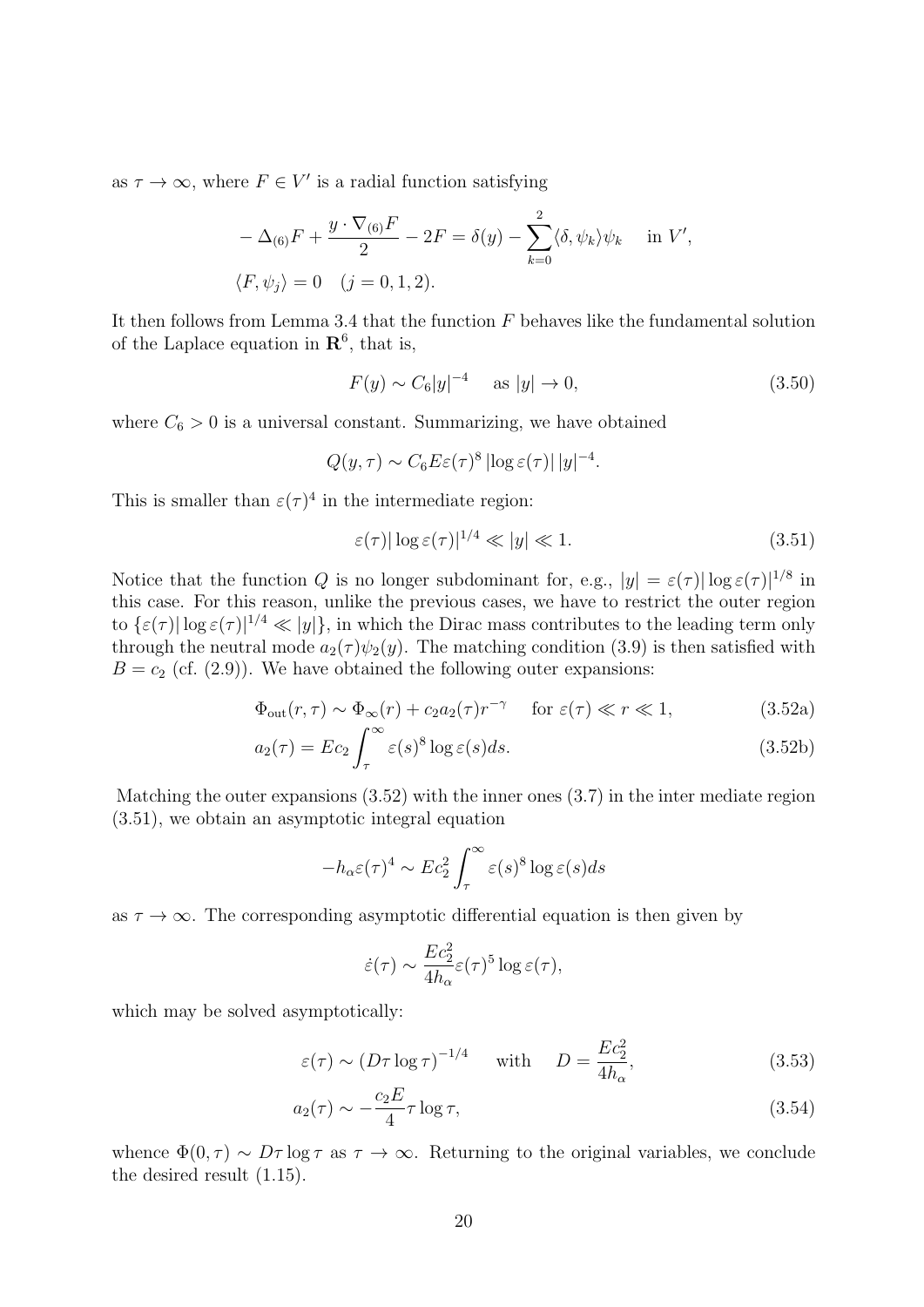# **4 Proofs of some technical results**

In this section we prove some technical results in *§*3.

*Proof of Proposition 3.2.* Let *T* be a bounded linear functional on *V*. Riesz' representation theorem guarantees the existence of  $\Phi_S \in V$  with  $||T||_{V'} = ||\Phi_T||_V$  such that

$$
\langle T, \varphi \rangle = (\Phi_T, \varphi)_V \quad \text{for any } \varphi \in V. \tag{4.1}
$$

Then we have

$$
\Phi_T = \sum_{k=0}^{\infty} (\Phi_T, \Psi_k)_V \Psi_k = \sum_{k=0}^{\infty} \langle T, \Psi_k \rangle \Psi_k \quad \text{in } V. \tag{4.2}
$$

Identity (3.31) follows from Parseval identity:

$$
\|\Phi_T\|^2 = \sum_{k=0}^{\infty} |\langle T, \Psi_k \rangle|^2 = \sum_{k=0}^{\infty} \frac{|\langle T, \psi_k \rangle|^2}{1 + \lambda_k^4}.
$$

Due to  $(3.28)$ ,  $(4.1)$ , and  $(4.2)$ , we have

$$
\langle T, \varphi \rangle = \sum_{k=0}^{\infty} \langle T, \Psi_k \rangle (\Psi_k, \varphi)_V = \sum_{k=0}^{\infty} \langle T, \psi_k \rangle (\psi_k, \varphi)_X.
$$

This means that  $T = \sum_{k=0}^{\infty} \langle T, \psi_k \rangle \psi_k$  and (3.30) follows.

We shall next consider a linear functional  $T_0$  such that  $\sum_{j=0}^{\infty} |\langle T_0, \psi_j \rangle|^2/(1+\lambda_j^4) < +\infty$ . Let  $\varphi$  be an element of *V*. It is readily seen by (3.28) that

$$
\left|\sum_{j=0}^{\infty}\langle T_0,\Psi_j\rangle(\psi_j,\varphi)_X\right|\leq \left(\sum_{j=0}^{\infty}\frac{|\langle T_0,\psi_j\rangle|^2}{1+\lambda_j^4}\right)^{1/2}\left(\sum_{j=0}^{\infty}\left|(\Psi_j,\varphi)_V\right|^2\right)^{1/2}.
$$

Due to the assumption and Parseval identity, the last estimate implies that the linear functional  $\tilde{T} := \sum_{j=0}^{\infty} \langle T_0, \psi_j \rangle \iota \psi_j$  satisfies

$$
|\langle \tilde{T}, \varphi \rangle| \le C ||\varphi||_V \quad \text{ for every } \varphi \in V,
$$

where  $C > 0$  is a constant independent of  $\varphi$ . This shows the boundedness of  $\tilde{T}$ . Uniqueness of such an extension is a direct consequence from (3.30). The proof is complete.  $\Box$ 

*Proof of Lemma 3.4.* Recall the bounded linear operator  $\iota : X \to V'$  defined in (3.29). Any element  $x \in V$  is identified with  $\iota x \in V'$ , so that  $V \subset X \subset V'$ . We first claim that

The subspace V is dense in V' in the sense that 
$$
\overline{\iota V} = V'
$$
.

The proof of this last fact proceeds as in the standard theory of Sobolev spaces. Riesz' representation theorem shows that there exists an isomorphism  $\Psi \in \mathcal{L}(V', V)$  such that

$$
\langle T, \varphi \rangle = (\Psi T, \varphi)_V \quad \text{for any } T \in V', \varphi \in V. \tag{4.3}
$$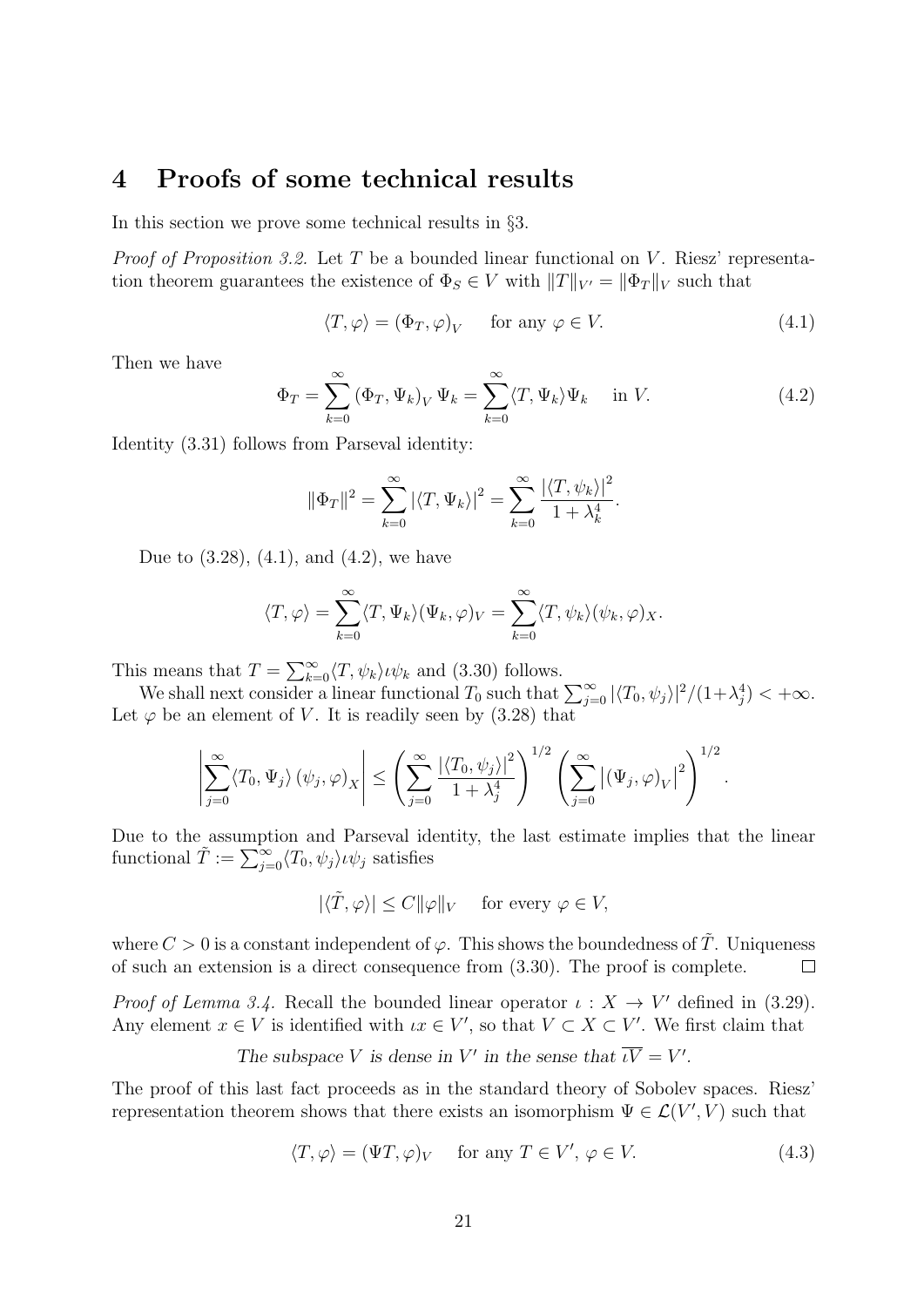Suppose that  $\iota V \neq V'$ . It then follows that  $\Psi(\iota V) \neq V$ , where the closure is taken with respect to the norm of *V*. This implies that the orthogonal subspace of  $\Psi(\iota V)$  is nontrivial. Hence there exists  $h \in V \setminus \{0\}$  such that

$$
0 = (\Psi(\iota g), h)_V = (g, h)_X \quad \text{ for every } g \in V,
$$

where  $(4.3)$  and  $(3.29)$  have been used. Since *V* is dense in *X*, we conclude  $h = 0$ . This is a contradiction and the claim follows.

Let  ${f_m} \subset X$  be a sequence such that  $\iota f_m \to S$  as  $m \to \infty$  and set

$$
T_m := f_m - \sum_{k=0}^2 (f_m, \psi_k)_{X} \psi_k
$$

for  $m = 1, 2, \dots$  Define a linear operator  $\mathcal{L}_*$  in X as

$$
\mathcal{L}_{*}F = -\left(F'' + \left(\frac{N-1-2\gamma}{r} - \frac{r}{2}\right)F'\right) + F, \qquad F \in D(\mathcal{L}_{*}) = V.
$$

A standard argument shows that  $\mathcal{L}_*$  is a self-adjoint operator with compact inverse  $G :=$  $\mathcal{L}_{*}^{-1}$ . Notice that the compactness is a consequence of the finite measure  $r^{N-1}\rho(r)dr$ *∗* associated with the entire space *X*. Consider an elliptic equation

$$
\mathcal{L}_{*}F-3F=T_{m}.
$$

This equation is equivalent to

$$
F - 3GF = GT_m. \tag{4.4}
$$

Since *G* inherits self-adjointness from  $\mathcal{L}_*$ , we have

$$
(GT_m, \psi_j)_X = \frac{1}{\lambda_j + 3} (T_m, \psi_j)_X = \frac{1}{j+1} (T_m, \psi_j)_X
$$

for every *j*. In particular, we have  $(GT_m, \psi_2)_X = 0$ . This last fact shows that the sequence  ${G}T_m$ ,  $\infty$  lies in the orthogonal complement of the kernel  $\mathcal{N}(I - 3G) := \{ \varphi \in$  $X; \varphi - 3G\varphi = 0$ } = { $C\psi_2; C \in \mathbb{R}$ }. Riesz–Schauder theory then shows that for each *m* there exists a solution  $F_m \in X$  of (4.4) with the form:

$$
F_m = \sum_{j \neq 2} \frac{1}{\lambda_j} (T_m, \psi_j)_X \psi_j = \sum_{j=3}^{\infty} a_j^{(m)} \psi_j \quad \text{in } X,
$$
\n(4.5a)

$$
a_j^{(m)} := \frac{1}{\lambda_j} (T_m, \psi_j)_X = \frac{1}{j-2} (f_m, \psi_j)_X, \quad j = 3, 4, \dots
$$
 (4.5b)

Moreover, the solution is unique up to adding the corresponding homogeneous solutions i.e., a constant multiple of  $\psi_2$ . Notice that the series (4.5a) converges in the norm of  $V'$ , since Proposition 3.2 implies

$$
||\iota F_m - \iota F_n||_{V'}^2 = \sum_{j=3}^{\infty} \frac{|a_j^{(m)} - a_j^{(n)}|^2}{1 + \lambda_j^4} \le ||\iota f_m - \iota f_n||_{V'}^2.
$$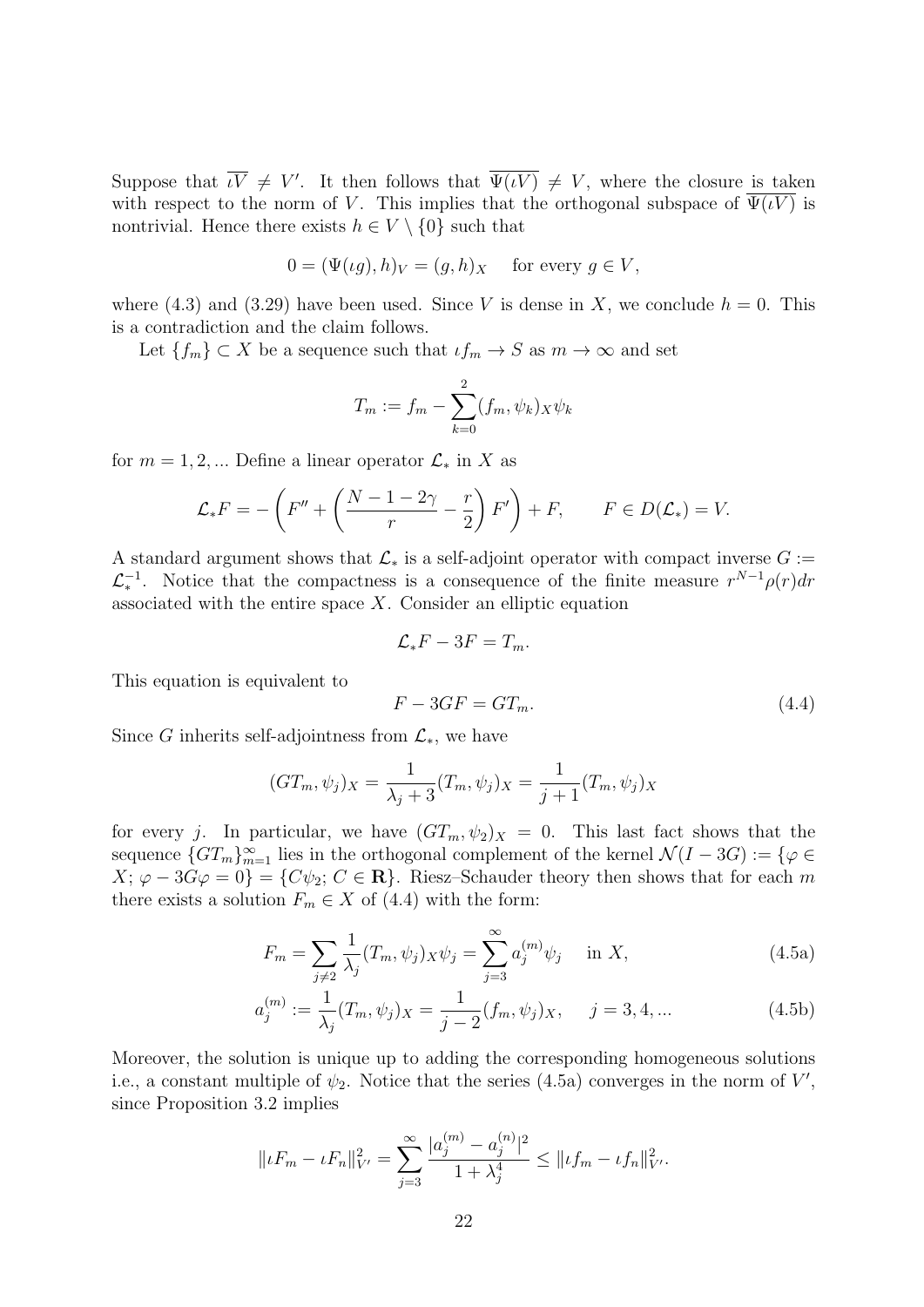Sending  $m \to \infty$  in (4.5a), we obtain

$$
F := \lim_{m \to \infty} \iota F_m = \sum_{j=3}^{\infty} \frac{1}{j-2} \langle S, \psi_j \rangle \iota \psi_j \quad \text{in } V'. \tag{4.6}
$$

This  $F \in V'$  is a solution of (3.40) satisfying (3.37).

Let us set

$$
F_0(r) = Er^{-(N-2\gamma-2)} \quad \text{with } E = \frac{1}{2\nu}.\tag{4.7}
$$

We now compute  $I_n := \int_0^\infty F_0(r)\psi_n(r)r^{N-2\gamma-1}\rho dr$ . Due to (4.7) and (3.25b), we have

$$
I_n = ED_n \int_0^\infty L_n^{(\nu)} \left(\frac{r^2}{4}\right) r \rho dr \quad \text{with} \quad D_n := c_n \frac{\Gamma(\nu+1) n!}{\Gamma(\nu+n+1)},
$$

where  $\nu > 0$  is the constant as in (3.25b) and  $\rho = \exp(-r^2/4)$ . The last integral is explicitly computed by the classical formula:

$$
\int_0^\infty L_n^{(\nu)}(x)e^{-x}dx = \frac{\Gamma(\nu+n)}{n!\Gamma(\nu)},
$$

which is readily seen by the Rodrigues' formula:  $L_n^{(\nu)}(x) = \frac{x^{-\nu}e^x}{n!}$ *n*!  $\frac{d^n}{dx^n}(e^{-x}x^{n+\nu})$ . Summarizing, we obtain

$$
I_n = \frac{2\nu E}{\nu + n} c_n.
$$
 for  $n = 0, 1, ...$  (4.8)

This is a bounded sequence for  $N \leq 22$  due to (3.34), which implies in particular that the function  $F_0$  defines a bounded linear functional on *V*, still denoted by  $F_0$ . It follows that

$$
F - \sum_{n=3}^{\infty} \langle F_0, \psi_n \rangle \psi_n = (\nu + 2) \sum_{n=3}^{\infty} \frac{c_n}{(n + \nu)(n - 2)} \psi_n
$$
 (4.9)

Since (3.34) implies

$$
\left(\frac{c_n}{(n+\nu)(n-2)}\right)^2 = O\left(\frac{1}{n^2}\right)
$$

the series  $\sum_{n=3}^{\infty} \frac{c_n}{(n+\nu)(n-2)} \psi_n$  in fact belongs to *X*. More precisely, we can argue as above to see

$$
\int_0^\infty r^{-(N-2\gamma-2)+2} \psi_n(r) r^{N-2\gamma-1} \rho dr = \frac{Cc_n}{(\nu+n)(\nu+n-1)},\tag{4.10}
$$

where  $C > 0$  is a constant independent of *n*. Due to (4.9) and (4.10), the functional *F* is identified by a function  $F(r)$  and

$$
F(r) \sim Er^{-(N-2\gamma-2)} (1 + O (r^2))
$$
 as  $r \to 0$ .

The proof is now complete.

**Acknowledgement**. The author was partly supported by Grant-in-Aid for Research Activity Start-up (No. 26887027) and Kyushu University Interdisciplinary Programs in Education and Projects in Research Development (No. 2012DB4000).

 $\Box$